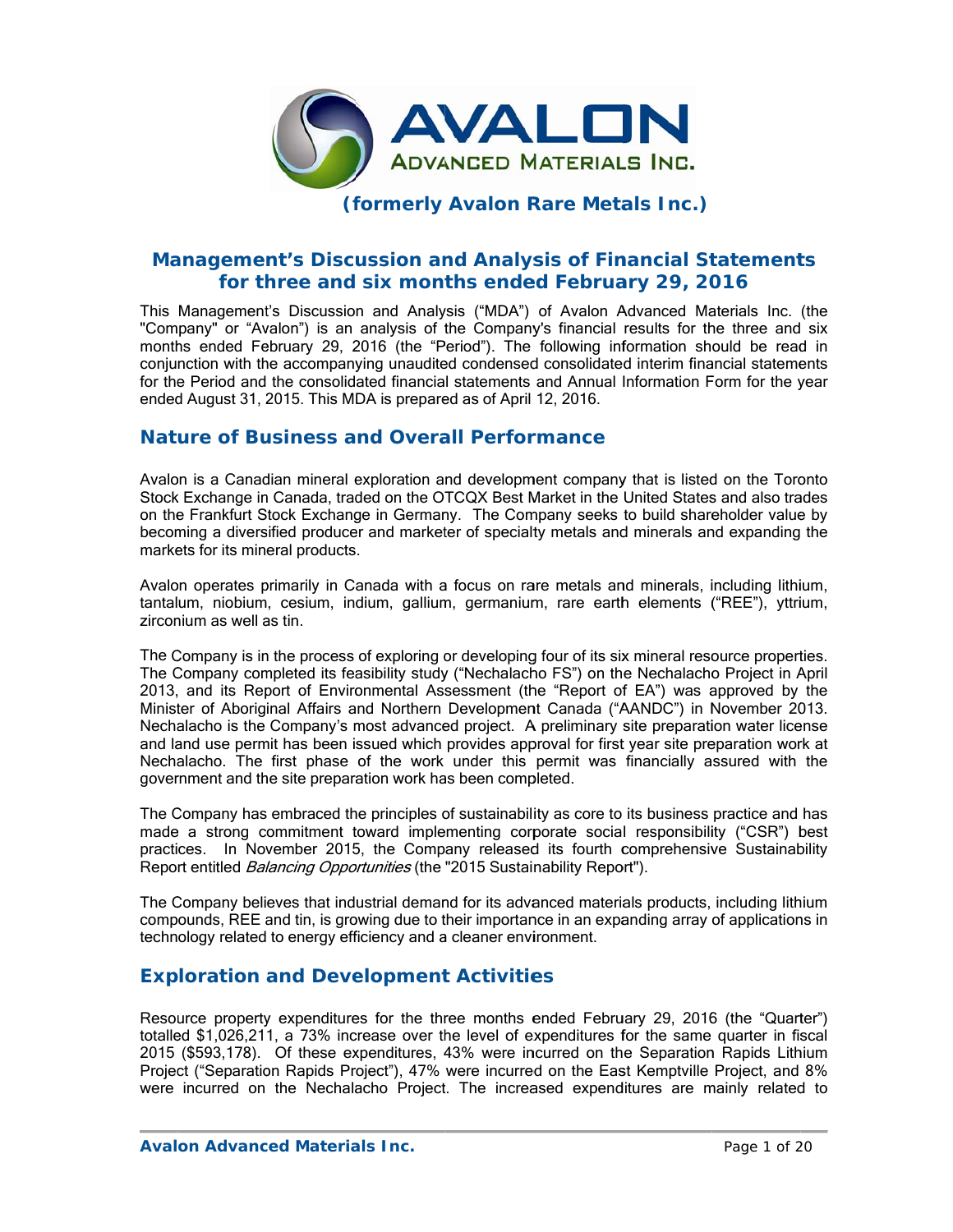metallurgical testwork and other work required for the Preliminary Economic Assessment ("PEA") on the Separation Rapids Project and completion of the analytical work on the 2015 drill core samples, the mineral resource update and metallurgical testwork on the East Kemptville Project.

No properties were abandoned during the Quarter. An impairment loss of \$2,263 has been recognized for the property maintenance costs of \$2,263 incurred on the Warren Township Anorthosite Project.

Resource property expenditures for the six months ended February 29, 2016 (the "Six Month Period") totalled \$2,973,428, a 60% increase over the level of expenditures for the six months ended February 28, 2015 (\$1,852,828). Of these expenditures, 37% were incurred on the Separation Rapids Project, 55% were incurred on the East Kemptville Project, and 7% were incurred on Nechalacho. Expenditures on the Separation Rapids Project increased to \$1,098,511 from \$232,423 in the same period in fiscal 2015, primarily due the expenditures incurred in completing the pilot plant processing of a bulk ore sample to produce one tonne of lithium mineral concentrate. The expenditures on the East Kemptville Project increased to \$1,634,328 from \$451,395 in the prior period, due to expenditures incurred in completing the 2015 drilling program and completing the metallurgical testwork. Expenditures on Nechalacho decreased to \$193,382 from \$1,160,644 in the prior period mainly due to the cessation of field operations and reduced metallurgical process development work. No properties were abandoned during the Period.

### **Nechalacho Rare Earth Elements Project**

The Nechalacho Project is located at Thor Lake in the Mackenzie Mining District of the Northwest Territories ("NWT"), about five kilometres north of the Hearne Channel of Great Slave Lake and approximately 100 kilometres southeast of the city of Yellowknife. The property is comprised of five contiguous mining leases totalling 10,449 acres (4,249 hectares) and three claims totalling 4,597 acres (1,869 hectares). The leases are subject to one underlying 2.5% Net Smelter Returns ("NSR") royalty agreement. Avalon has the contractual right to buy out this royalty on the basis of a fixed formula, which is currently approximately \$1.4 million and which will increase at a rate equal to the Canadian prime rate until the royalty is bought out.

The property is situated in an area referred to as the Akaitcho Territory, an area which is subject to comprehensive native land claim negotiations between the Government of Canada and the Treaty 8 Tribal Corporation, which consists of the Yellowknives Dene First Nation ("YKDFN"), the Deninu K'ue First Nation ("DKFN") and the Lutsel K'e Dene First Nation ("LKDFN"). The Company has signed an Accommodation Agreement with the DKFN. Negotiations towards signing similar accommodation agreements with the LKDFN and the YKDFN continue intermittently. The Company also recognizes that the Tłįcho First Nation ("TFN") has a settled land claim with the Government of Canada which provides for certain harvesting rights in the area of the Nechalacho site. The general area around the Nechalacho site is subject to Aboriginal rights asserted by two Métis organizations; the Northwest Territory Métis Nation ("NWTMN") and the North Slave Métis Alliance ("NSMA"). During 2014, Avalon concluded a Participation Agreement with the NWTMN and has commenced negotiating an agreement with the NSMA.

Since the completion of the Feasibility Study ("Nechalacho FS") in April, 2013, the Company has been engaged in metallurgical test work with the objective of optimizing the process flowsheets to improve recoveries and reduce costs. This involved introducing efficiencies to the Concentrator flowsheet, and designing a new flowsheet for the Hydrometallurgical Plant involving an alkali cracking process for treatment of the rare earth mineral concentrate as an alternative to the sulphuric acid bake process contemplated in the Nechalacho FS. The alkali cracking process enables recovery of 90% of the HREE in the flotation concentrate, compared to 52% recovery contemplated in the Nechalacho FS using the sulphuric acid bake process. In addition, the alkali cracking process allows for the recovery of zirconium in a form for which there are established markets.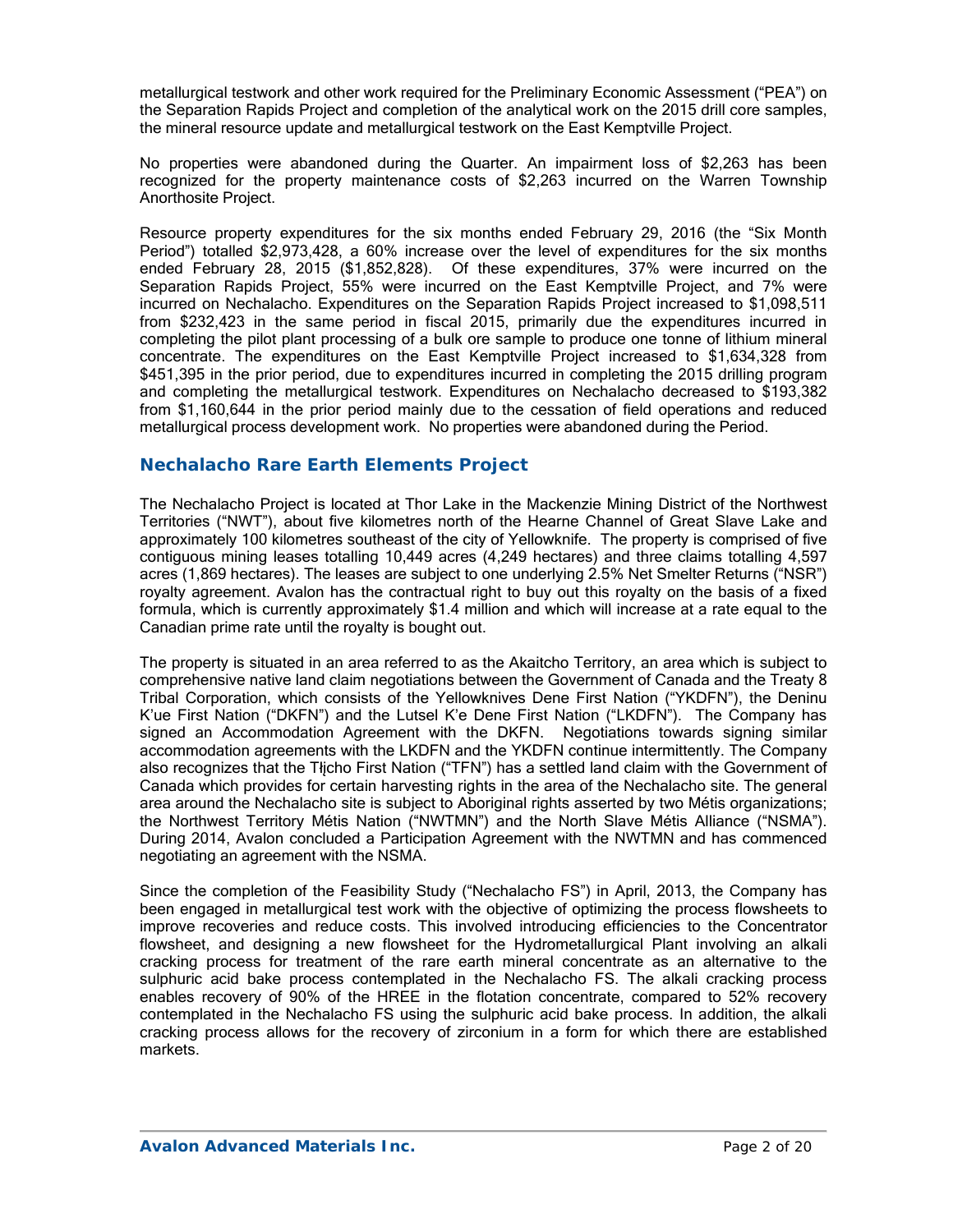Optimization of the alkali cracking process flowsheet is substantially complete except for finalizing certain details around reagent recovery and recycling. Work here has indicated an 80% reduction in hydrochloric acid, 90% reduction in magnesium oxide and almost 100% reduction in calcium carbonate consumption compared to the Nechalacho FS could be achievable along with associated sustainability benefits. The new potential flowsheet also successfully suppresses the precipitation of cerium and separates the lanthanum, both of which dilute the value of the mixed HREE product.

The only metallurgical testwork investigations conducted during the Six Month Period relate to the recovery of zirconium and production of marketable quality zirconium basic sulphate ("ZBS") and zirconium oxychloride ("ZOC") products. Reworking of the process design criteria, plant designs and cost estimates for both the Concentrator and Hydrometallurgical Plant, along with any revisions to the mine plan, are continuing to be developed internally.

Several sites in western Canada are under consideration for the location of a new Hydrometallurgical Plant. The original plant design contemplated in the Nechalacho FS was planned to be located in Pine Point, NWT, but this area has insufficient infrastructure to support the new plant design. A number of potential sites meeting the necessary infrastructure requirements have been identified in Saskatchewan and Alberta and these are now undergoing further evaluation. An excellent potential site was identified in Saskatchewan but nothing has yet been finalised.

A further integrated pilot plant campaign has been planned but will only proceed when funding becomes available. This is designed to fully evaluate process performance particularly with the incorporation of the acid/reagents recovery circuits and associated recycle streams and would include all unit operations from crushing of ore right through to the generation of a mixed rare earth precipitate. The total bulk sample of ore required for this pilot plant is approximately eight tonnes. This material is being stored in Yellowknife and Lakefield, Ontario, until such time as the funding becomes available to proceed with the pilot plant work, presently estimated at approximately \$4.0 million. There is no firm timeline for when this work will be carried out.

The Company continues to closely monitor developments in the global rare earths market and maintain dialogue with potential future customers and strategic partners. Many consumers continue to be concerned about future availability of heavy rare earths and would like to see a rare earth supply chain for heavy rare earths established outside China, but recent rare earth availability out of China and low prices have reduced short term concerns. It has been reported that the Chinese government has selected six companies to consolidate and control the rare earth industry in China, but it has not been able to control the illegal production, processing and sale of Chinese rare earths. Illegal production is reported to be at least 20,000 tonnes per year and some estimates go as high as 40,000 tonnes. Verification of the exact quantity being produced or sold illegally is very difficult. As a result of the illegal mining activity and reduced export restrictions on legal production, the market price for all rare earths has fallen dramatically and availability out of China is now reported to be good. This has lowered the pressure on non-Chinese consumers to seek outside China sources of supply and has led, in part, to the Chapter 11 filing of Molycorp Inc., one of the two major producers of rare earths outside China.

During the Quarter, Avalon and Solvay agreed to mutually terminate the tolling agreement executed in 2014 to process and refine Avalon's mixed rare earth concentrate. This will save Avalon money and free up capacity for Solvay at its La Rochelle refinery, should other toll refining opportunities emerge before work at Nechalacho resumes. Avalon and Solvay have agreed to consider entering into a new agreement, should increased demand for rare earths create a new opportunity to advance the Project. Avalon has benefited from its cooperation with Solvay and looks forward to renewing this cooperation when the market for rare earths recovers.

While permits for pre-construction work are already in place, the Company is continuing to slowly progress the permitting process to obtain the Class A Water License and Land Use Permit authorizing mine construction, operation and closure activities. The process can be accelerated again at any time with the expectation that it would then be completed in approximately 4-6 months.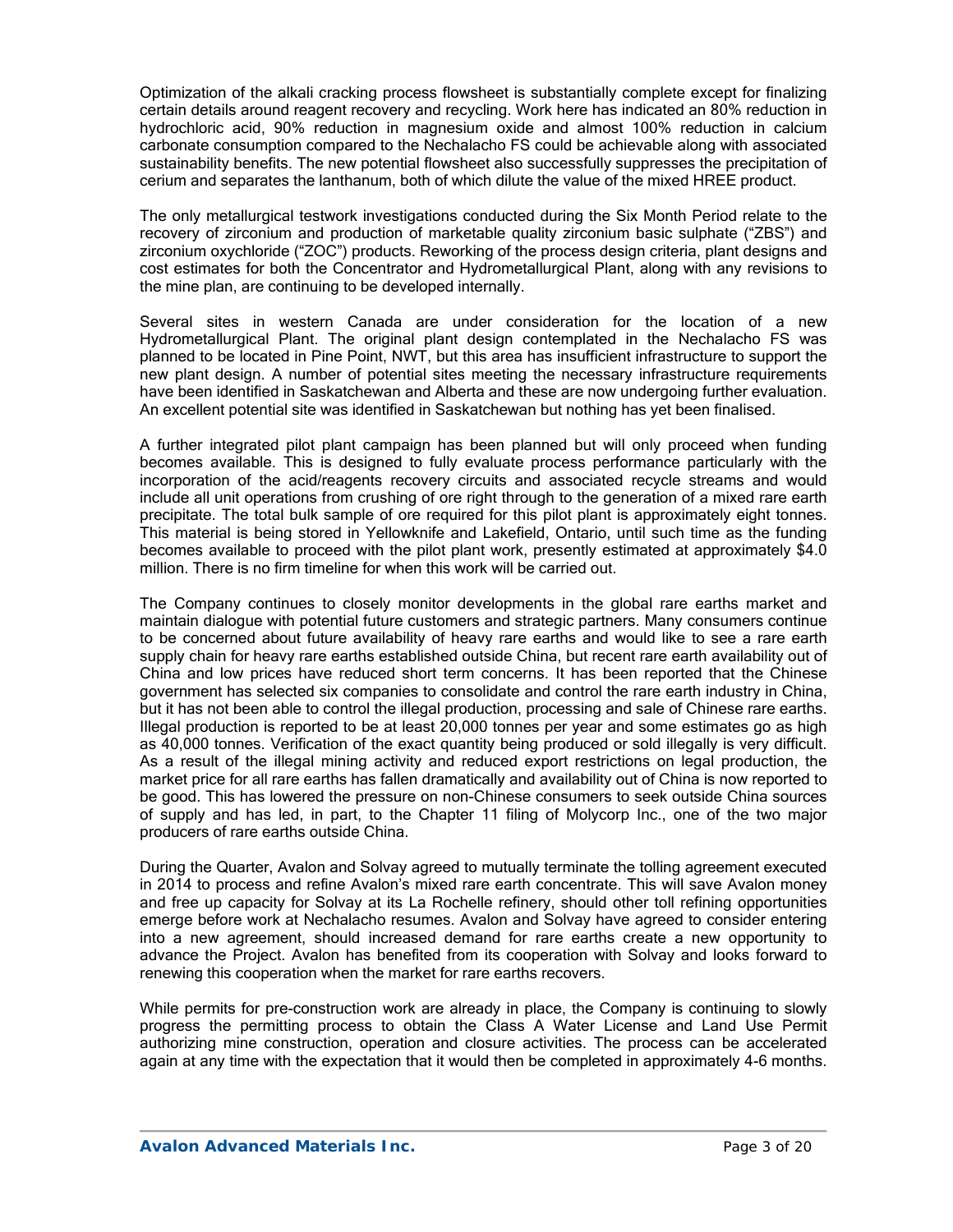The Company may consider doing this in 2016 if funding is available and circumstances are favourable.

The key factors going forward influencing the Nechalacho Project schedule, all of which are somewhat dependent on one another, are: securing one or more strategic or financial partners, securing sufficient binding agreements for offtake to support project financing, the availability of equity and debt financing at a reasonable cost and the receipt of all requisite construction and operating permits.

Expenditures during the Quarter totalled \$81,263 (2015 - \$333,042), which were primarily incurred on metallurgical testwork relating to the recovery of zirconium and production of the ZBS and ZOC and mining lease payments.

Unless otherwise noted, the technical information on the Nechalacho Project has been reviewed and approved either by the Company's Senior Vice President Metallurgy and Technology Development, Mr. David Marsh, FAusIMM (CP), or Dr. William Mercer, PhD, P.Geo. (Ontario), P. Geo. (NWT), Vice President, Exploration, who are both Qualified Person under NI 43-101.

### *East Kemptville Tin-Indium Project*

The Company incurred \$482,727 (2015 - \$186,646) in expenditures during the Quarter on the East Kemptville Project in Yarmouth County, Nova Scotia. Approximately 60% of these expenditures were incurred on completing the analytical work from the 2015 drilling program, 33% on metallurgical testing, 3% on the preliminary economic assessment study ("PEA"), and 4% on environmental assessment work.

The Company holds mineral rights at East Kemptville through a "Special Licence", a form of mineral tenure granted by the Province of Nova Scotia in circumstances where there is a history of previous industrial land use activity (such as mining) in the area of interest. It does not immediately convey surface land rights and, accordingly, access must be arranged with the permission of surface rights holders (which was done in 2014 and renewed for 2015). Ultimately, with completion of a feasibility study and related environmental assessment work, a form of mining lease is obtainable from the government to secure the requisite surface land rights. Discussions with the surface rights holders toward obtaining full title to the lands covered by the Special Licence are in progress.

The Company first acquired a Special Licence at East Kemptville in 2005 and it has been subsequently renewed multiple times while the Company negotiated access to the site. In September 2014, the Company submitted an application for a new Special Licence reflecting the entire original mine site. During the quarter ended May 31, 2015, by Order in Council, the Government of Nova Scotia approved this application. The new Special Licence designated Special Licence No. 50462, has a term of three years beginning February 2, 2015 and includes an obligation to incur \$5.25 million in expenditures over the three years including \$2,250,000 by January 31, 2017 (of which \$2,625,459 had been incurred by February 29, 2016). It is renewable for an additional two one-year periods. The total area covered by the new Special Licence is 2,880 acres.

During the Six Month Period, the Company completed a \$1.3 million work program utilizing funding secured in the Company's two recent equity offerings completed in December, 2014 and May, 2015. This work includes preliminary metallurgical process testwork, diamond drilling and environmental studies towards the completion of a PEA in accordance with NI 43-101.

The 2015 drilling program was completed in November 2015 and had the objective of upgrading inferred mineral resources in the Main and Baby Zones into the indicated and measured categories as well as testing other known tin occurrences in the area. In addition, the drilling program provided further samples for metallurgical testing and assisted in developing geotechnical knowledge of the deposit. Twenty-two drill holes totalling 4,514 metres were completed, on the Main, Baby and Duck Pond Zones with assay results from the Baby Zone holes released on November 3, 2015. Results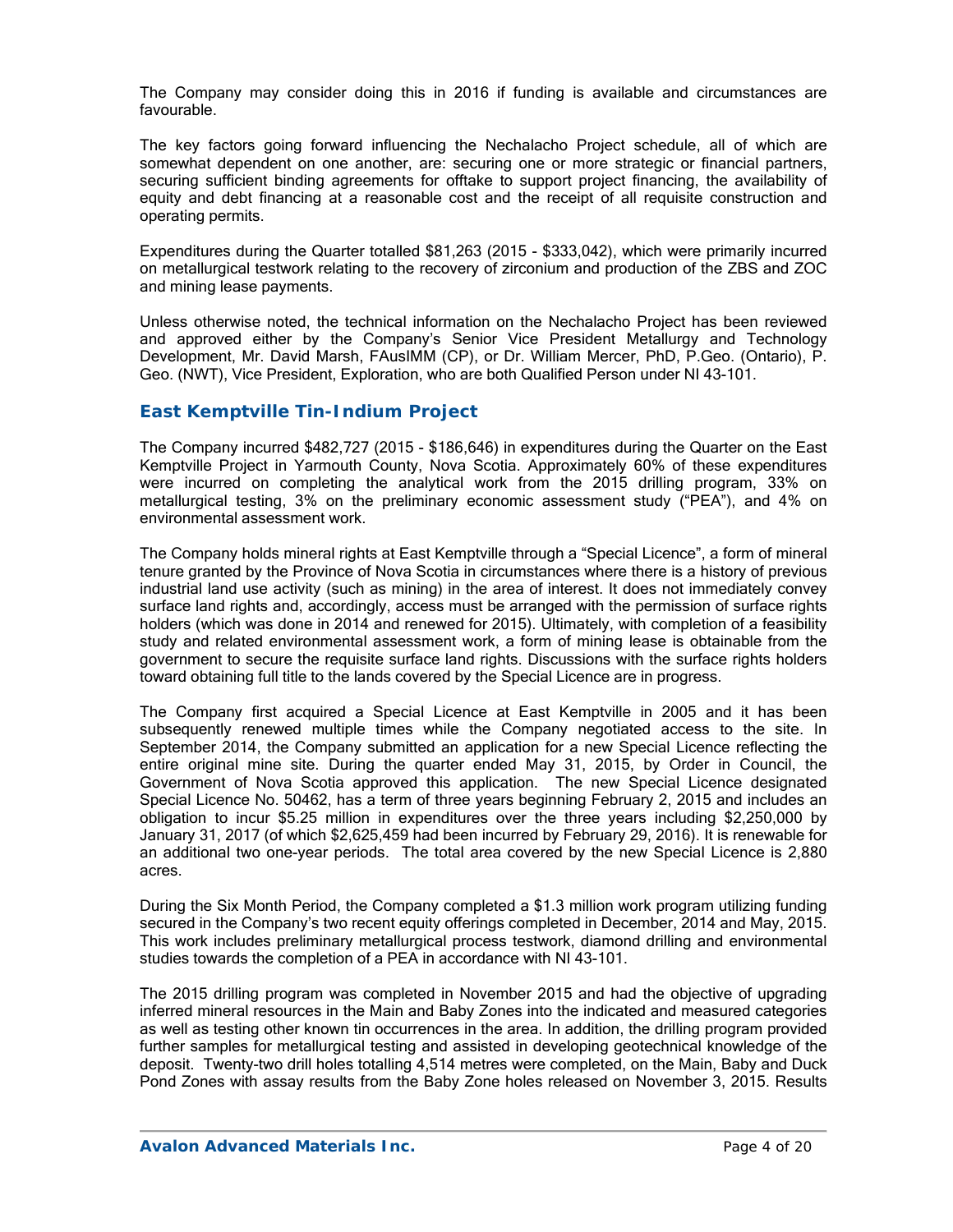were in line with expectations and confirm continuity of the mineralized zone to depth. Highlights include intersections of 0.46% tin (Sn), 25.2 ppm indium (In) and 0.63% zinc (Zn) over 82.3 metres (EKAV-15-10), 0.23% Sn, 15.6 ppm In and 0.33% Zn over 36.25 metres (EKAV-15-09) and 0.25% Sn, 29.4 ppm In and 0.64% Zn over 18.67 metres (EKAV-15-11). Assays for the remaining drill core samples are still being compiled. During the Quarter, the surface ore stockpiles were resampled and the historical estimate of average grades was confirmed. These stockpiles will be included in a future resource update planned for completion in summer, 2016.

Bench scale metallurgical testing, using sample material collected during the 2014 drill program, was carried out a commercial laboratory located in Cornwall, England with expertise in tin metallurgy, and was completed late in December 2015. This work program investigated all aspects of the flowsheet including milling, copper and zinc sulphide flotation as well as tin recovery by both gravity and flotation processes. The recovery of indium to the zinc concentrate was also monitored. This test program will eventually lead to larger scale pilot plant testing using representative bulk samples collected from future drilling and existing ore stockpiles at the site. The results from this test program confirmed the ability to produce a tin concentrate with >50% tin, a zinc concentrate of >50% zinc (also containing 0.175% Indium) and a copper concentrate at >20% copper with scope for further grade improvements (a tin concentrate assaying as high as 67% tin was produced in one test).

Current work is focused on evaluating the economics of two different development scenarios. The first would involve re-establishing a +/-10,000 tonnes per day (tpd) open pit mine and recovering tin, copper, zinc and indium. The second is a small scale development scenario involving the processing of almost 6 million tonnes of surface ore stockpiles at the rate of 50-100 tpd for the recovery of tin through a small, modular designed facility. This economic evaluation is targeted for completion in summer 2016.

Environmental studies are examining the nature of the waste rock generated in the proposed mine, as well as the conditions required for bringing the existing operation into readiness for future production. These studies included work on future closure strategies and baseline studies such as species at risk surveys and studies on effluent chemistry management. Opportunities have now been identified to significantly reduce the existing site environmental and associated financial liabilities through innovative management of future waste rock and tailings and through the processing of ores already stockpiled on site. These are anticipated to significantly reduce or eliminate the need for ongoing site care and maintenance.

Engagement with local communities of interest initiated prior to the drilling program will continue in 2016 and negotiations with the surface rights holders toward securing full tenure to the East Kemptville site are expected to be concluded in mid-2016.

Unless otherwise noted, the technical information on the East Kemptville Tin-Indium Project has been reviewed and approved either by the Company's Senior Vice President Metallurgy and Technology Development, Mr. David Marsh, FAusIMM (CP), or Dr. William Mercer, PhD, P.Geo. (Ontario), P. Geo. (NWT), Vice President, Exploration, who are both Qualified Person under NI 43- 101.

### *Separation Rapids Lithium Project*

During the Quarter, the Company incurred \$444,564 (2015 - \$69,459) in expenditures on the Separation Rapids Lithium Project, near Kenora, Ontario. Approximately 60% was spent on metallurgical test work, including a pilot plant trial of the ore process flowsheet, 29% on engineering and technical studies related to the PEA, 7% on updating the geological resource model, with the balance incurred on community engagement, and permitting.

Previously reported test work completed in 2014-15 confirmed the potential for producing a high purity petalite concentrate from both the fine and coarse grained ore through a single process stream. It has also successfully produced a marketable feldspar by-product. Small test samples of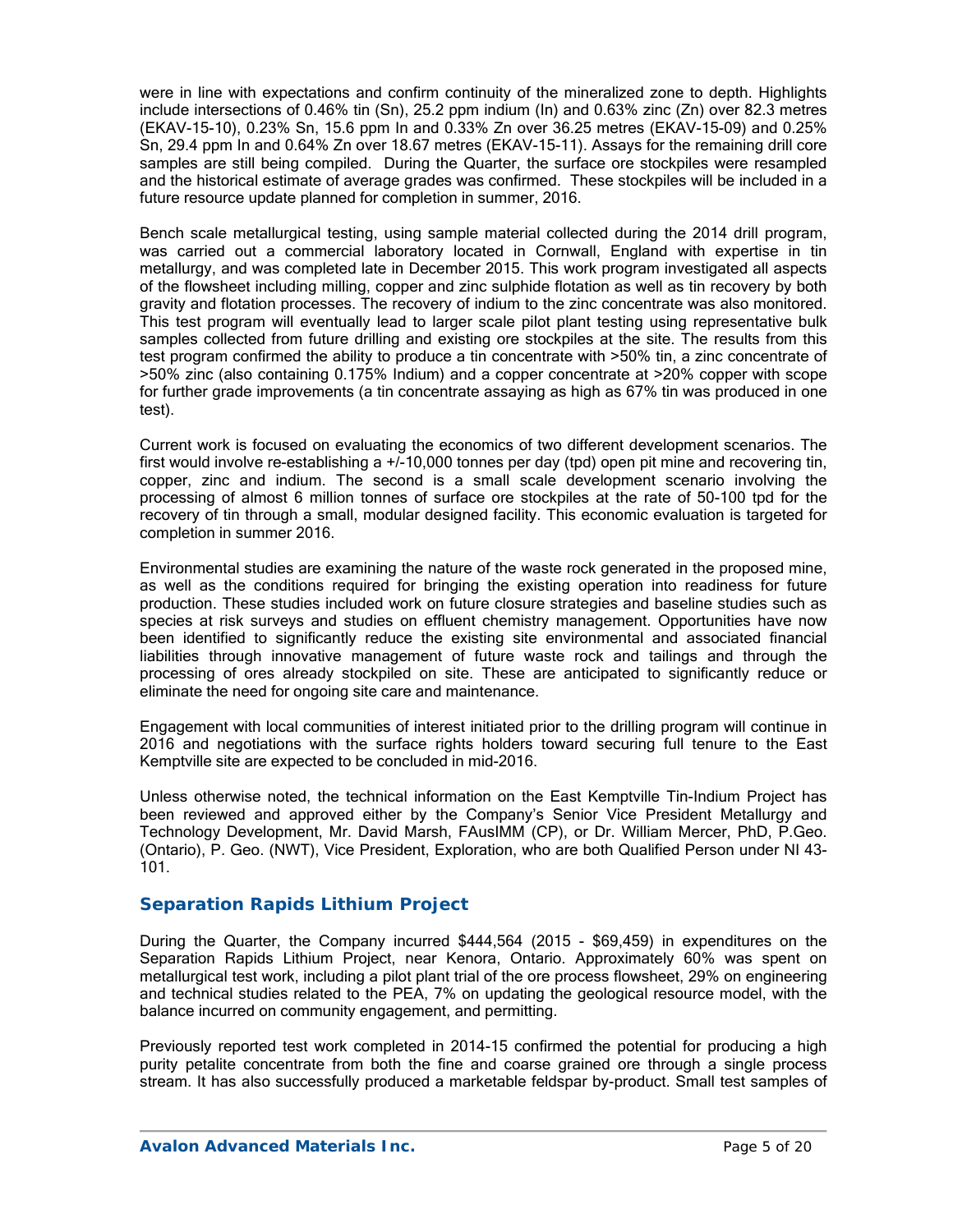the petalite product were sent to a number of potential customers in the glass-ceramics industry for analysis. These customers subsequently confirmed that the quality of the samples meets their requirements and requested larger trial quantities for further evaluation.

A 30 tonne bulk sample of crushed ore was shipped to a pilot plant in Germany in September, 2015 and in February, 2016, the production of a one tonne sample of high purity petalite concentrate assaying 4% Li2O and <0.01% Fe2O3 was completed. The sample was processed using the Company's proven flow sheet and will now be used for two purposes:

- 1) to deliver larger product samples to potential customers in the glass–ceramics industry who have already tested and approved the material based on earlier analysis of small test samples;
- 2) to generate concentrate for additional process development work with the objective of producing high purity lithium chemical products from the petalite concentrate for the lithium ion battery manufacturing industry.

Initial lithium chemicals process optimization work was carried out at a laboratory in Saskatoon, Saskatchewan in 2015. As previously reported, this work provided encouraging initial results with a battery-grade lithium carbonate (>99.5% pure) being readily produced. Lithium market studies carried out by Stormcrow Capital for the Company in 2015 indicated that lithium hydroxide will likely be the preferred form of lithium product in the battery industry going forward. Accordingly, the Company is designing an innovative hydrometallurgical process to produce this form of lithium chemical product from the petalite concentrate. The potential for production of high purity lithium hydroxide was previously demonstrated in the 2015 work program and now a scaled-up test program is underway to further evaluate this process. This work is scheduled for completion in June, following which the PEA will be finalized. The Company is investigating potential industrial sites in the Kenora region to ultimately build the lithium hydroxide production facility.

Previous work had already demonstrated the potential to produce a high quality feldspar concentrate from the petalite flotation tailings and a recent investigation determined that with further milling this material is a potential alternative to nepheline syenite as a filler in paints as well as having a number of specialised ceramic applications.

A separate test program has recently commenced to investigate the potential to produce a high purity silica product from the tailings after petalite and feldspar removal. If successful, this material would have applications in semi-conductor applications, telecommunications, and microelectronics. This work is expected be completed in the summer of 2016.

The metallurgical programs are being conducted under the direction of David Marsh, Senior Vice-President, Metallurgy and Technology Development.

Permits were acquired and rehabilitation work on the access road to the site was completed in October, 2015. This road will provide ready access to the deposit for future site development work including drilling. Improvements to site safety including the installation of fencing, improved signage and site clean-up were also completed.

In addition to the extensive environmental baseline work previously completed, tailings from test work will be analysed and a tailing management facility and water treatment system designed for the updated process flowsheet. A waste rock management strategy will be developed, all combining to finalize a site layout. Any mitigation required for potential impacts to aquatic habitat near the site will be prepared for project permitting. No Species at Risk Act concerns were identified at the site. The Company is also investigating alternatives for delivery of clean energy to the Project site, utilizing local hydro-electric power generation capacity.

Growing demand for rechargeable batteries in electric vehicles and home energy storage is expected to result in continued growth in consumption of lithium. Critical materials consulting firm Stormcrow Capital estimates that demand could reach 410,000 tonnes of lithium carbonate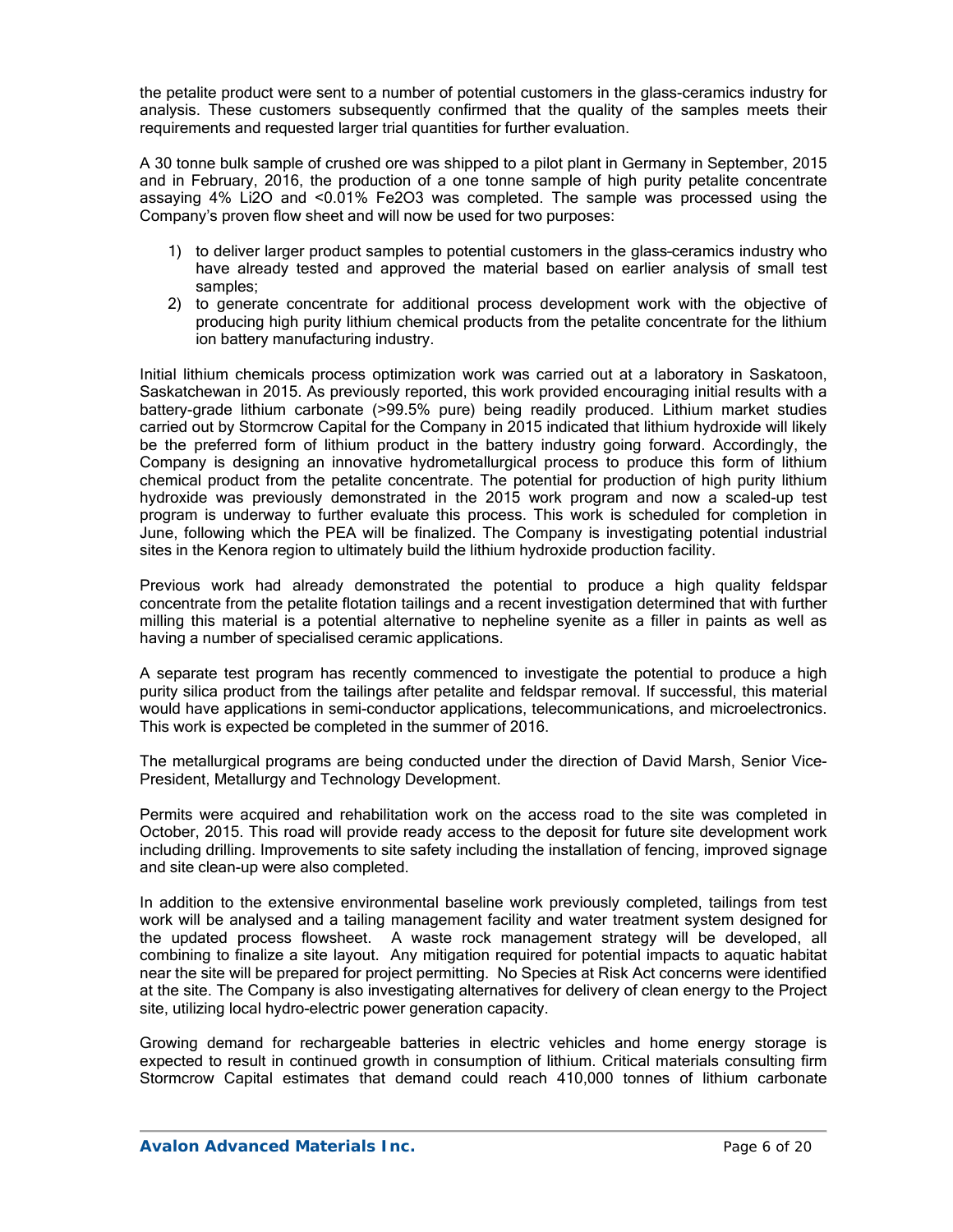equivalent per year in 2025, compared to 200,000 tonnes in 2015. This translates into a compounded annual growth rate of 7.8%. In their May 2015 Industry Report, Stormcrow further predicts that a supply deficit will emerge in the market as existing producers struggle to meet the rapidly growing demand.

Unless otherwise noted, the technical information on the Separation Rapids Lithium Project has been reviewed and approved by the Company's Senior Vice President, Metallurgy and Technology Development, Mr. David Marsh, FAusIMM (CP), who is a Qualified Person under NI 43-101.

### *Miramichi Tin Project*

During the Quarter the Company incurred \$15,394 in completing the sample analysis and assessment work on the samples collected during the fall field program for the new claims in the Mount Douglas area of New Brunswick that were optioned during the first quarter of fiscal 2016. The results confirm the presence of economically significant tin mineralization in several surface showings on the claims. Follow-up work is planned in 2016.

## **Corporate Social Responsibility ("CSR")**

In November 2015, the Company released its fourth comprehensive Sustainability Report. The 2015 Sustainability Report is available for download on the Company's website at: http://www.avalonadvancedmaterials.com

The 2015 Sustainability Report was prepared in accordance with the Global Reporting Initiative ("GRI") Version 4 guidelines for core reporting. In accordance with the guidance, the Company conducted a review of the 2014 detailed materiality assessment process identifying the topics that have the highest priority to the Company and its communities of interest. This report focuses on the social, environmental and economic issues that are most material to the Company. In response to comments from our readership, a more focused report has been prepared and formatted to permit focused access to sections of the report. It also provides the detailed underlying data for those who wish to complete a more in-depth analysis and links to related corporate governance.

The 2015 Report also incorporates a self-assessment of Fiscal 2015 performance and sets targets for 2016 against the applicable Mining Association of Canada's 'Toward Sustainable Mining' indicators. The Company's sustainability reporting period has now been aligned with its fiscal year ended August 31.

In addition to the Company's safety performance, the report highlights many other positive accomplishments such as the risk management program, management system development and metallurgical improvements that contribute to improved environmental performance to name a few. Avalon is committed to signing a Socio-Economic agreement with the Government of the Northwest Territories prior to starting construction of the Nechalacho Project and will continue to negotiate and implement Accommodation Agreements with the Company's Aboriginal partners. Dialogue has also been initiated with the Acadia First Nation in Nova Scotia as it relates to the East Kemptville project and with Wabaseemoong Independent Nations ("WIN") with respect to the Separation Rapids Lithium Project. The Company renewed its MOU with WIN in 2014.

To provide independent advice as to the efficacy of the Company's CSR work, the Company maintains an independent Sustainability Advisory Committee ("SAC") that meets intermittently to review all of the Company's sustainability-oriented work related to Nechalacho. No meetings have been held in fiscal 2016 due to the Project being inactive.

In recognition of its sustainability efforts, Avalon has been recognized for the second straight year by *Corporate Knights*' 2016 Future 40 Responsible Corporate Leaders in Canada, from a shortlist of 107 eligible small and mid-cap organizations.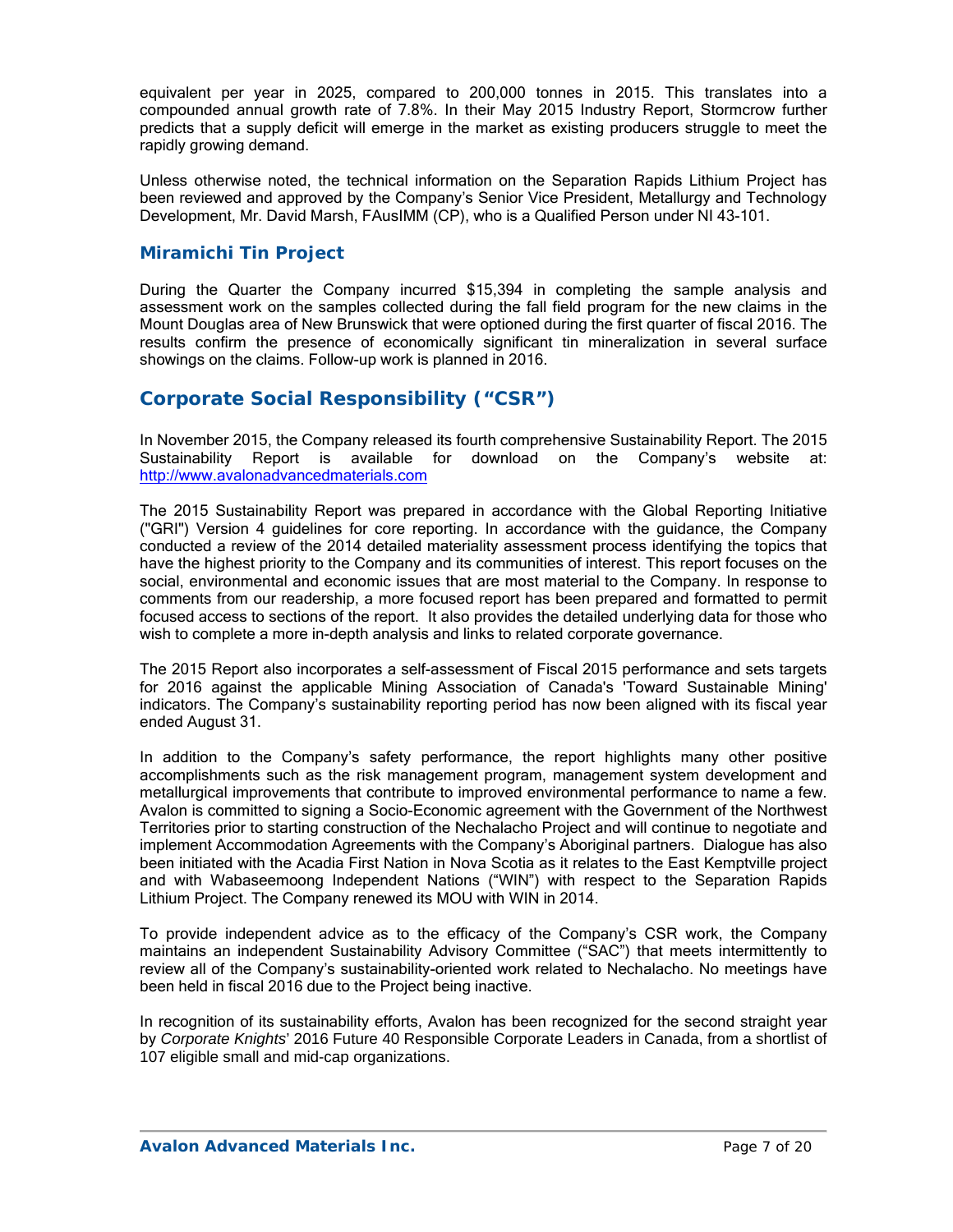# **Administration and Other**

Corporate and Administrative expenses totalled \$881,972 during the Quarter, a 9% decrease over the amount incurred during the comparative quarter in fiscal 2015 (\$972,143). This decrease reflects the Company's continuing efforts to reduce overhead costs. The main areas of decreased operating expenses for the Quarter were salaries, benefits and directors' fees, audit assurance and related services, and filing and transfer fees, which were partly offset by the increase in expenses on public and investor relations.

Salaries, benefits and directors' fees for the Quarter decreased by approximately 13% to \$442,943 compared to \$507,345 for the same quarter in fiscal 2015. The decrease in salaries, benefits and directors' fees was primarily related reduced staffing levels and the 50% reduction in directors' fees starting in January 2015.

Fees for audit assurance and related compliance services decreased by approximately 55% to \$25,211 compared to \$56,225 for the same quarter in fiscal 2015. The decrease is primarily related to the elimination of quarterly financial statement review services and related compliance services in the Quarter to conserve cash resources as these services are no longer mandatory following the Company's move to the OTCQX Best Market from the NYSE MKT.

Filing and transfer fees decreased by 20% to \$84,011 during the Quarter compared to the same quarter in fiscal 2015. The decrease is primarily related to the decrease in annual listing fees paid due to the Company's move to the OTCQX Best Market from the NYSE MKT and the cost savings achieved on printing and mailing of the materials for the Company's 2016 AGM.

Expenses on public and investor relations increased by \$55,735 (63%) compared to the same quarter in fiscal 2015. These costs were primarily related to several investor conferences and roadshows undertaken during the Quarter to increase investor awareness about the Company's shift in focus back to its lithium business and the proposed name change which was approved by shareholders during the Quarter. This included roadshows and conferences in Europe as well as in New York, Dallas, Houston, Miami, Vancouver and Toronto.

Share based compensation earned during the Quarter totalled \$115,930 compared to \$192,869 for the same quarter in fiscal 2015. This decrease is primarily related to the decrease in the estimated average fair values and the number of options earned during the Quarter compared to the same quarter in fiscal 2015.

Lower cash balances resulted in interest income decreasing to \$7,683 for the Quarter compared to \$15,152 for the same quarter in fiscal 2015.

For the Six Month Period, corporate and administrative expenses totalled \$1,821,575 compared to \$2,214,642 for the same period in fiscal 2015. The main areas of decreased operating expenses for the Six Month Period were salaries, benefits and directors' fees, audit assurance and related services, financing advisory services and expenses, and marketing and sales expenses.

Consistent with the Quarter and for similar reasons, salaries, benefits and directors' fees for the Six Month Period decreased by approximately 12% to \$960,853, compared to the same period in fiscal 2015.

Filing and transfer fees decreased by 27% to \$139,444 during the Six Month Period compared to the same period in fiscal 2015. The decrease is primarily related to the decrease in participation fees paid to the Ontario Securities Commission and the cost savings achieved on printing and mailing of the materials for the Company's 2016 AGM. The participation fee paid during the Six Month Period was based on the Company's average market capitalization in fiscal 2015, whereas the participation fee paid in the same period in fiscal 2015 was based on the Company's average market capitalization in fiscal 2011.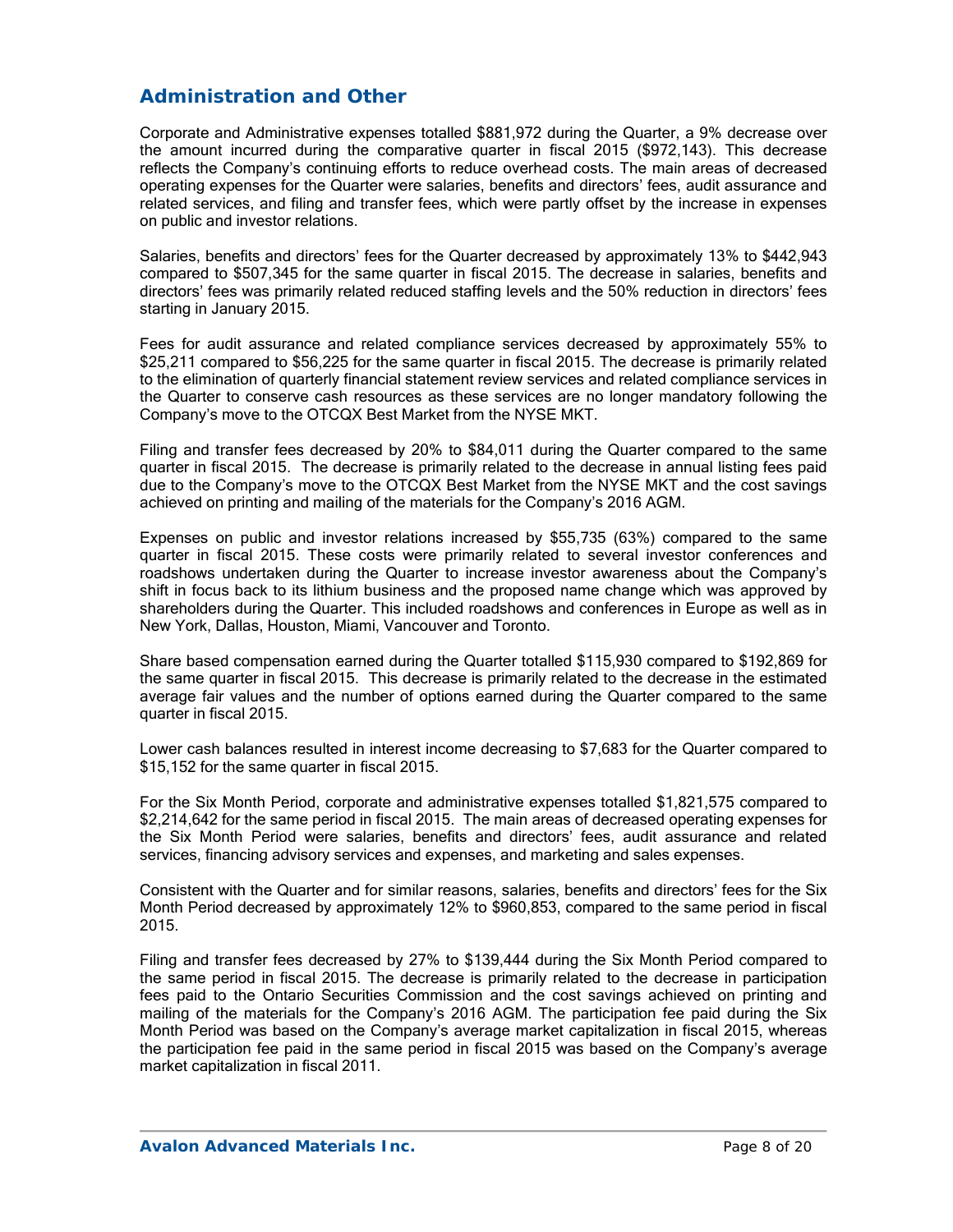Consistent with the Quarter and for similar reasons, fees for audit assurance and related compliance services for the Six Month Period decreased by approximately 47% to \$61,871 compared to \$117,585 for the same period in fiscal 2015.

No financial advisory fees and expenses were incurred during the Six Month Period compared to \$37,853 for the same period in fiscal 2015. This decrease is related to a decreased amount of work with respect to financing initiatives related to the Project provided by third party consultants.

Marketing and sales related expenses decreased by \$38,403 (50%) during the Six Month Period compared to the same period in fiscal 2015, which primarily related to the reduction in travel.

Stock-based compensation decreased to \$193,669 from \$475,957 during the Six Month Period compared to the same period in fiscal 2015. This decrease is primarily related to the decrease in the estimated fair values of the options earned during the Six Month Period compared to the same period in fiscal 2015.

On February 29, 2016, the fair value of the Company's outstanding warrants denominated in US\$ were re-measured using the Black-Scholes pricing model, which resulted in a gain of \$134,560 for the Six Month Period (being the decrease in the estimated value of these warrants between August 31, 2015 and February 29, 2016) and a loss of \$28,479 (being the increase in the estimated value of these warrants between November 30, 2015 and February 29, 2016). The changes in the estimated value of these warrants at the various valuation dates are mainly caused by the fluctuation in the trading price of the Company's common shares as at February 29, 2016 compared to August 31, 2015 and November 30, 2015.

## **Summary of Quarterly Results**

| <b>Fiscal Year</b>                         |                                  | 2015    | 2014    |               |                |                |                |               |  |
|--------------------------------------------|----------------------------------|---------|---------|---------------|----------------|----------------|----------------|---------------|--|
| <b>For the Quarters Ended</b>              | <b>Feb. 29</b><br><b>Nov. 30</b> |         | Aug. 31 | <b>May 31</b> | <b>Feb. 28</b> | <b>Nov. 30</b> | <b>Aug. 31</b> | <b>May 31</b> |  |
|                                            |                                  |         |         |               |                |                |                |               |  |
| Revenue (Interest)                         | 583,                             | 13.895  | 21.911  | 13.536        | 15.152         | 15.415         | 21.343         | 16,158        |  |
| Net Loss before discontinued<br>operations | 954.982                          | 645.304 | 226.209 | 748.724       | 1.582.569      | 618.872        | 230.266        | 1,437,178     |  |
| Net Loss                                   | 954.982                          | 645.304 | 226.209 | 748.724       | 1.582.569      | 618.872        | 230.266        | 1.437.178     |  |
| Net Loss, per share, basic<br>and diluted  | 0.01                             | 0.00    | 0.00    | 0.01          | 0.01           | 0.00           | 0.00           | 0.01          |  |

The following selected financial data is derived from the unaudited condensed consolidated interim financial statements of the Company.

The fluctuation on quarterly net loss is primarily due to share-based compensation expenses recognized as stock options granted to directors, officers, employees and consultants of the Company are earned, the impairment losses recognized on resource properties and changes in the fair value of warrants denominated in foreign currency. The costs of resource properties are written down at the time the properties are abandoned or considered to be impaired in value.

# **Liquidity and Capital Resources**

In management's view, given the nature of the Company's operations, which consist of the exploration and development of mining properties, the most relevant financial information relates primarily to current liquidity, solvency, and planned property expenditures. The Company's financial success will be dependent on the economic viability of its resource properties and the extent to which it can discover and develop new mineral deposits. Such development may take several years to complete and the amount of resulting income, if any, is difficult to determine. The sales value of any mineralization discovered by the Company is largely dependent on factors beyond the Company's control, including the market value of the metals and minerals to be produced.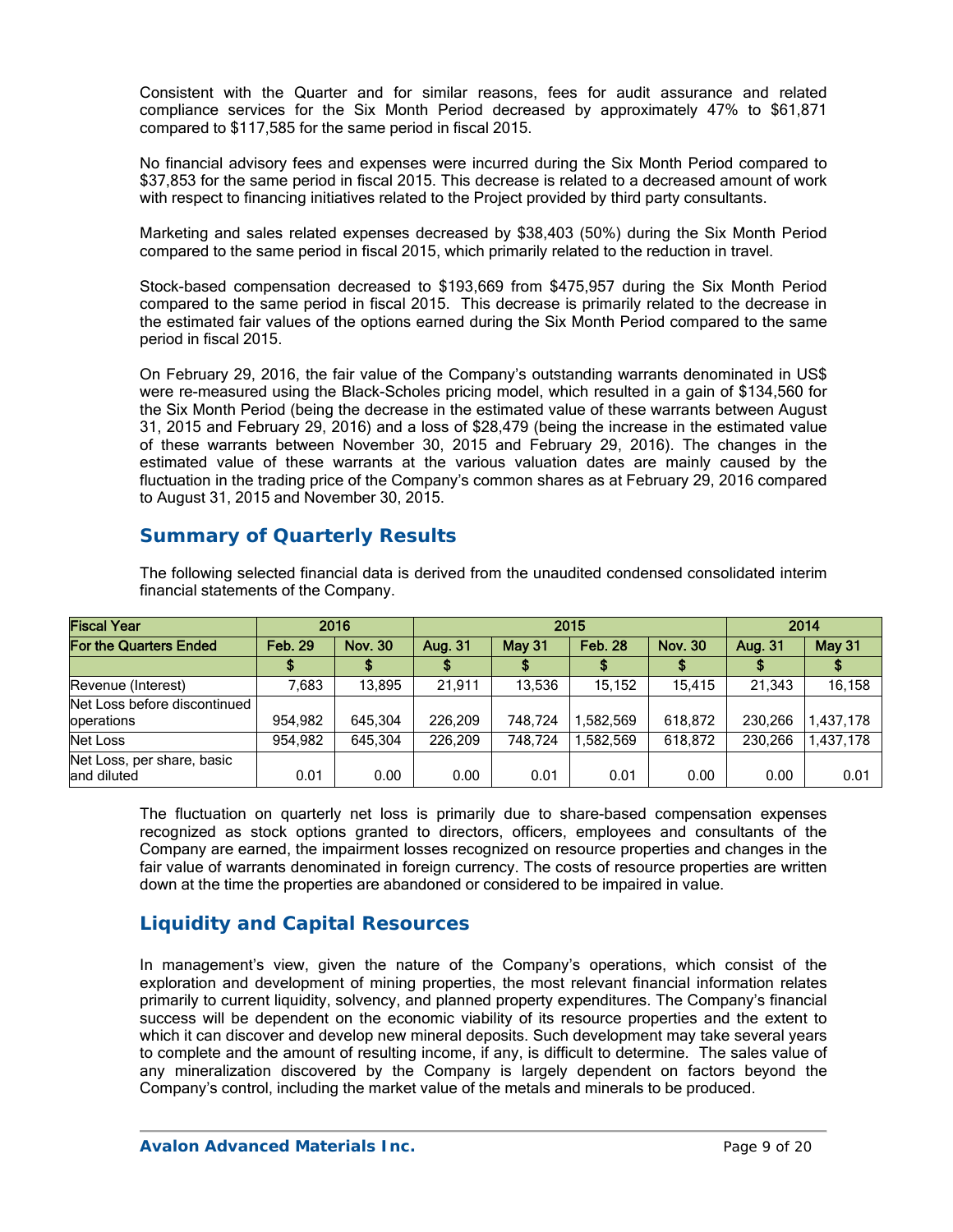As at February 29, 2016, the Company had adjusted working capital of \$1,496,571 (which is calculated by adding back the deferred flow-through share premium of \$123,584 and the liability for warrants denominated in foreign currency of \$154,297 to the net current assets of \$1,218,690) and cash and cash equivalents on hand of \$1,909,121. As the de-recognition of the balances of the deferred flow-through share premium and the liability for warrants denominated in foreign currency accounts will not require the future out flow of resources by the Company, it is management's belief that the adjusted working capital figure provides useful information in assessing the Company's liquidity. Substantially all of the Company's cash and cash equivalents are held at a major Canadian chartered bank in cashable guaranteed investment certificates bearing an annual interest rate of 1.0%. As at August 31, 2015, the Company had adjusted working capital of \$5,263,216 and cash and cash equivalents on hand of \$5,247,738.

Subsequent to the end of the Quarter, the Company completed two private placements for total gross proceeds of \$2,145,000 under terms described in detail below under "Subsequent Events".

The Company's current operating expenditures, excluding expenditures on resource property work programs, are approximately \$380,000 per month. The Company's current anticipated resource property expenditures planned to be incurred during the year ending August 31, 2016 are budgeted at approximately \$3,500,000 (excluding capitalized salaries and benefits), of which approximately \$2,400,000 had been incurred as at February 29, 2016 with approximately \$1,500,000 and \$1,600,000 of these expenditures being allocated to the East Kemptville Project and the Separation Rapids Project, respectively.

The Company believes its present cash resources (including the proceeds raised from the two private placements completed subsequent to the Quarter as described below) are sufficient to meet all of its current contractual obligations, administrative and overhead expenditures, and planned exploration programs until at least the end of August 31, 2016. However, there can be no assurances that the Company will be able to raise additional funds required for all planned expenditures. As a result, certain expenditures may have to be delayed until sufficient funding has been raised. Given the continuation of weak investor sentiment and capital market conditions in the junior resource sector, there exists an uncertainty as to the Company's ability to raise additional funds on favourable terms or at all. This condition indicates the existence of a material uncertainty that raises substantial doubt about the Company's ability to continue as a going concern. The Company's expenditures on other discretionary exploration and development activities have some scope for flexibility in terms of amount and timing, which can be adjusted accordingly.

The Company continues to work on attracting more substantial project financing through the participation of one or more strategic partners, a long term construction debt financing facility, and/or through the equity markets. If the Company is not able to secure financing on satisfactory terms, expenditures on the development of its projects will need to be delayed.

All of the Company's resource properties, with the exception of part of the Miramichi Tin Project, are owned, leased or licenced with minimal holding costs. The most significant holding costs being annual lease rental fees on Nechalacho of \$20,998 and the annual expenditures related to the mining leases at Separation Rapids and Warren Township totalling \$3,327. The Company is required to incur certain exploration expenditures on the East Kemptville Project in order to keep the new Special Licence in good standing (as described earlier under "Exploration and Development Activities") and to maintain its option on parts of the Miramichi Tin Project. To keep the option in good standing, the Company is required to incur exploration expenditures of \$75,000 by October 28, 2016 (of which \$48,138 had been incurred as at February 29, 2016) and make cash payments totalling \$120,000 over five years (including \$10,000 by October 28, 2016). The Company is also required to incur additional Canadian Exploration Expenditures of \$944,853 and \$524,700 by December 31, 2016 and December 31, 2017, respectively. These amounts are the remaining balance of the required expenditures resulting from the flow-through prospectus offering completed in May, 2015, the private placements completed in December, 2015 and March, 2016.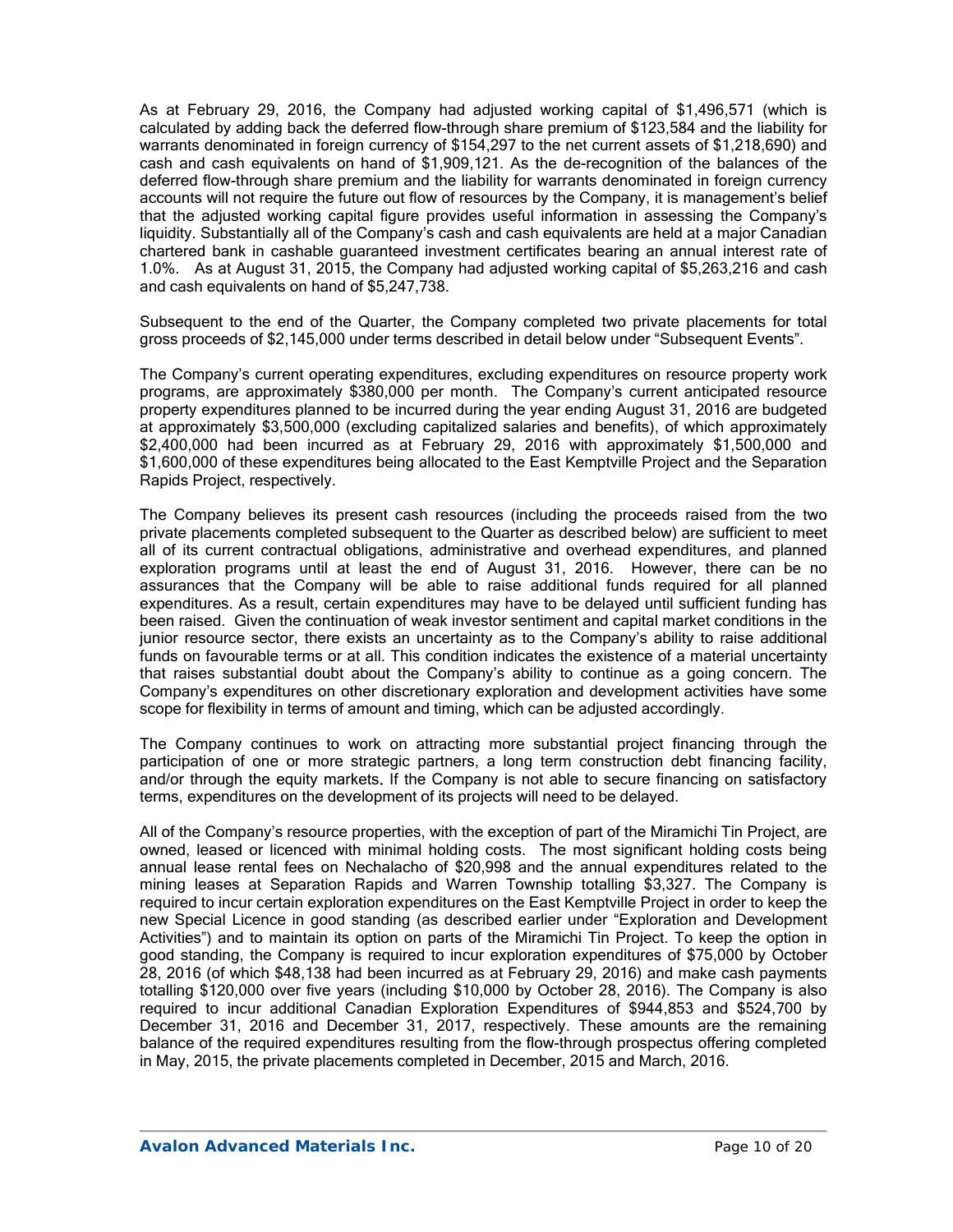On May 27, 2015, the Company raised \$4.0 million pursuant to a prospectus offering. The planned use of proceeds from this offering was to incur \$2.5 million in resource property expenditures and \$1.5 million on working capital and general corporate purposes. The Company completed its use of these proceeds during the Quarter. The actual use of proceeds was consistent with the planned use of proceeds as disclosed in the prospectus.

A joint venture with an industry partner or end-user may represent an attractive alternative for financing the further stages in the development of the Project as well as the projects at Separation Rapids, East Kemptville, or Warren Township, once the capital requirements become relatively large.

The Company has an operating lease for its premises. As at the date of this MDA, the minimum lease commitments under these leases are as follows:

| 101,928                 |
|-------------------------|
| 313,224                 |
| 316.944                 |
| 316.944                 |
| 105.648                 |
| 2020 and thereafter $$$ |

### **Off Balance Sheet Arrangements**

As at February 29, 2016, the Company had no material off balance sheet arrangements such as guaranteed contracts, contingent interests in assets transferred to an entity, derivative instrument obligations or any instruments that could trigger financing, market or credit risk to the Company.

### **Transactions with Related Parties**

Balances and transactions between the Company and its subsidiaries have been eliminated on consolidation and are not disclosed here. Details of the transactions between the Company and other related parties are disclosed below:

a) Trading transactions

There have been no material trading transactions with related parties during each of the three and six month periods ended February 29, 2016 and February 28, 2015, except for the participation by the Company's director, President and CEO Mr. Donald Bubar in the company's private placement that was completed in December, 2014, in which 185,000 flow-through shares at \$0.27 per share were issued to Mr. Bubar.

b) Compensation of key management

The remuneration of directors and other members of the Company's senior management team during each of the three and six months ended February 29, 2016 and February 28, 2015 are as follows:

|                                           | <b>Three Months Ended</b> |                      |  |                      | <b>Six Months Ended</b> |                      |  |                        |
|-------------------------------------------|---------------------------|----------------------|--|----------------------|-------------------------|----------------------|--|------------------------|
|                                           |                           | February 29,<br>2016 |  | February 28,<br>2015 |                         | February 29,<br>2016 |  | February 28,<br>2015   |
| Salaries, benefits and directors' fees \$ |                           | 478,517              |  | 458,259              | \$.                     |                      |  | 983,515 \$ 1,015,778   |
| Share based compensation <sup>(1)</sup>   |                           | 117,720              |  | 159,681              |                         | 202,931              |  | 433,481                |
|                                           | S                         | 596.237              |  | 617.940              |                         |                      |  | 1,186,446 \$ 1,449,259 |

(1) Fair value of stock options earned and recognized as share based compensation during the respective reporting period.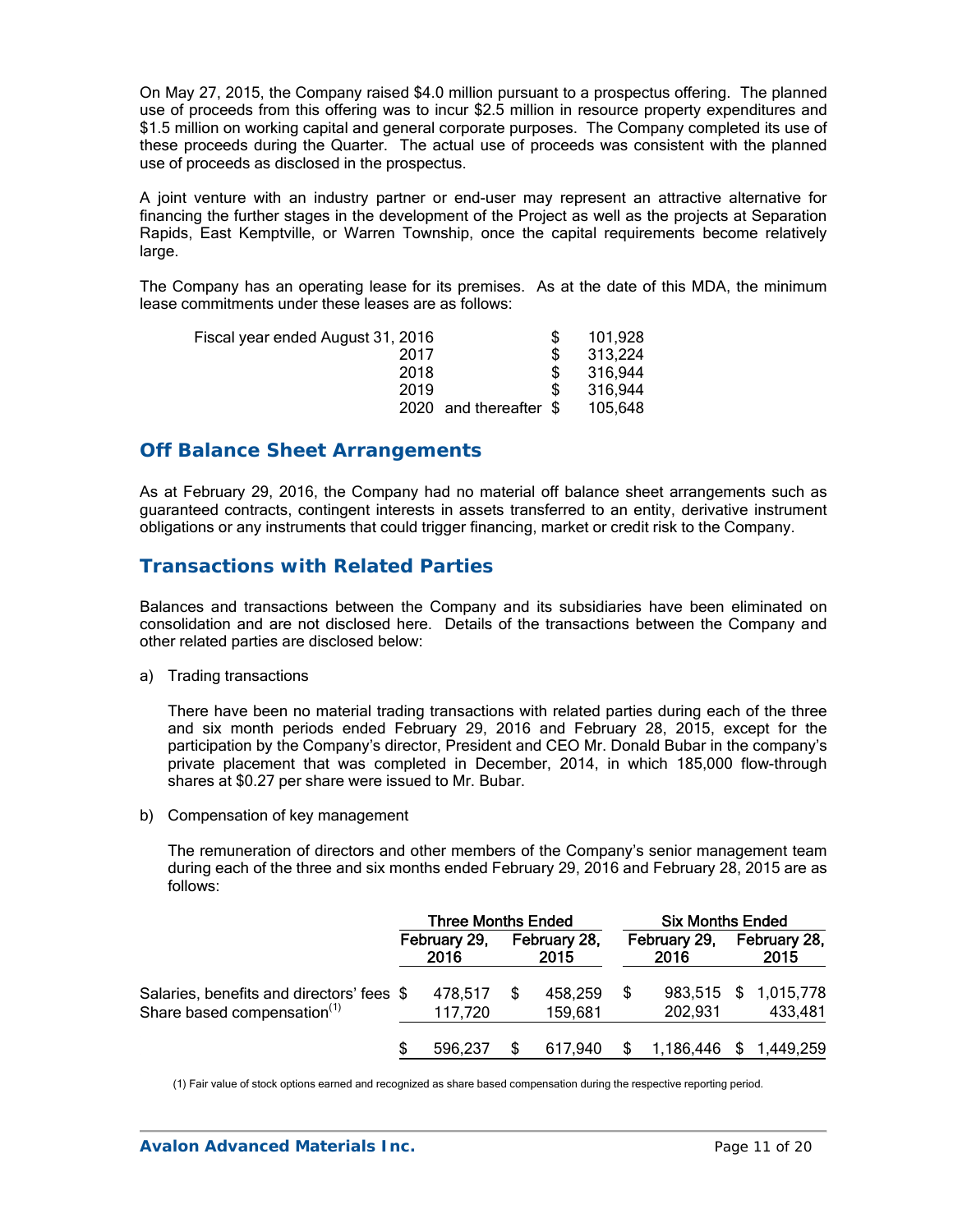# **Subsequent Events**

Subsequent to the end of the Quarter, the Company:

- a) completed a private placement and issued 13,700,000 units ("Unit") at a price of \$0.10 per Unit for gross proceeds of \$1,370,000. Each Unit consists of one common share and one-half of one non-transferrable common share purchase warrant. Each whole warrant entitles the holder to purchase one common share of the Company at a price of \$0.15 per share, until March 11, 2018, or if at any time following September 11, 2016, the closing price of the common shares on the TSX is \$0.25 or higher for a period of twenty consecutive trading days, the Company may, by notice to the holder reduce the expiry date of the warrants to not less than 30 days from the date of such notice ("Accelerated Expiry Date"). In connection with the private placement, the Company paid finders' fees of \$30,000 and issued 300,000 non-transferrable finders' compensation warrants. Each finder's compensation warrant entitles the holder to purchase one common share of the Company at an exercise price of \$0.11 per share until the earlier of March 11, 2018 or the Accelerated Expiry Date;
- b) completed a private placement and issued 3,000,000 flow-through units ("FT Unit") at a price of \$0.175 per FT Unit and 2,000,000 units ("Non-FT Unit") at a price of \$0.125 per Non-FT Unit for gross proceeds of \$775,000. Each FT Unit consists of one flow-through common share and onehalf of one non-transferrable common share purchase warrant. Each whole warrant entitles the holder to purchase one common share of the Company at a price of \$0.20 per share until March 29, 2018, or if at any time following September 29, 2016, the closing price of the common shares on the TSX is \$0.25 or higher for a period of twenty consecutive trading days, the Company may, by notice to the holder reduce the expiry date of the warrants to not less than 30 days from the date of such notice ("Expiry Date"). Each Non-FT Unit consists of one common share and onehalf of one non-transferrable common share purchase warrant. Each whole warrant entitles the holder to purchase one common share of the Company at a price of \$0.175 per share until the Expiry Date. In connection with the private placement, the Company paid finders' fees of \$31,500 and issued 180,000 non-transferrable finder's compensation warrants. Each finder's compensation warrant entitles the holder to purchase one common share of the Company at an exercise price of \$0.175 per share until March 29, 2018; and
- c) granted an aggregate of 205,000 stock options with a weighted average exercise price of \$0.13 per share to certain employees of the Company. The weighted average contract life of these options was 5.0 years.

# **Critical Accounting Judgments and Estimation Uncertainties**

The preparation of the consolidated financial statements in conformity with IFRS requires that the Company's management make critical judgments, estimates and assumptions about future events that affect the amounts reported in the consolidated financial statements and related notes to the consolidated financial statements. Actual results may differ from those estimates. Estimates and assumptions are reviewed on an ongoing basis based on historical experience and other factors that are considered to be relevant under the circumstances. Revisions to estimates are accounted for prospectively.

The Company has identified the following significant areas where critical accounting judgments, estimates and assumptions are made and where actual results may differ from these estimates under different assumptions and conditions and may materially affect financial results or the financial position reported in future periods.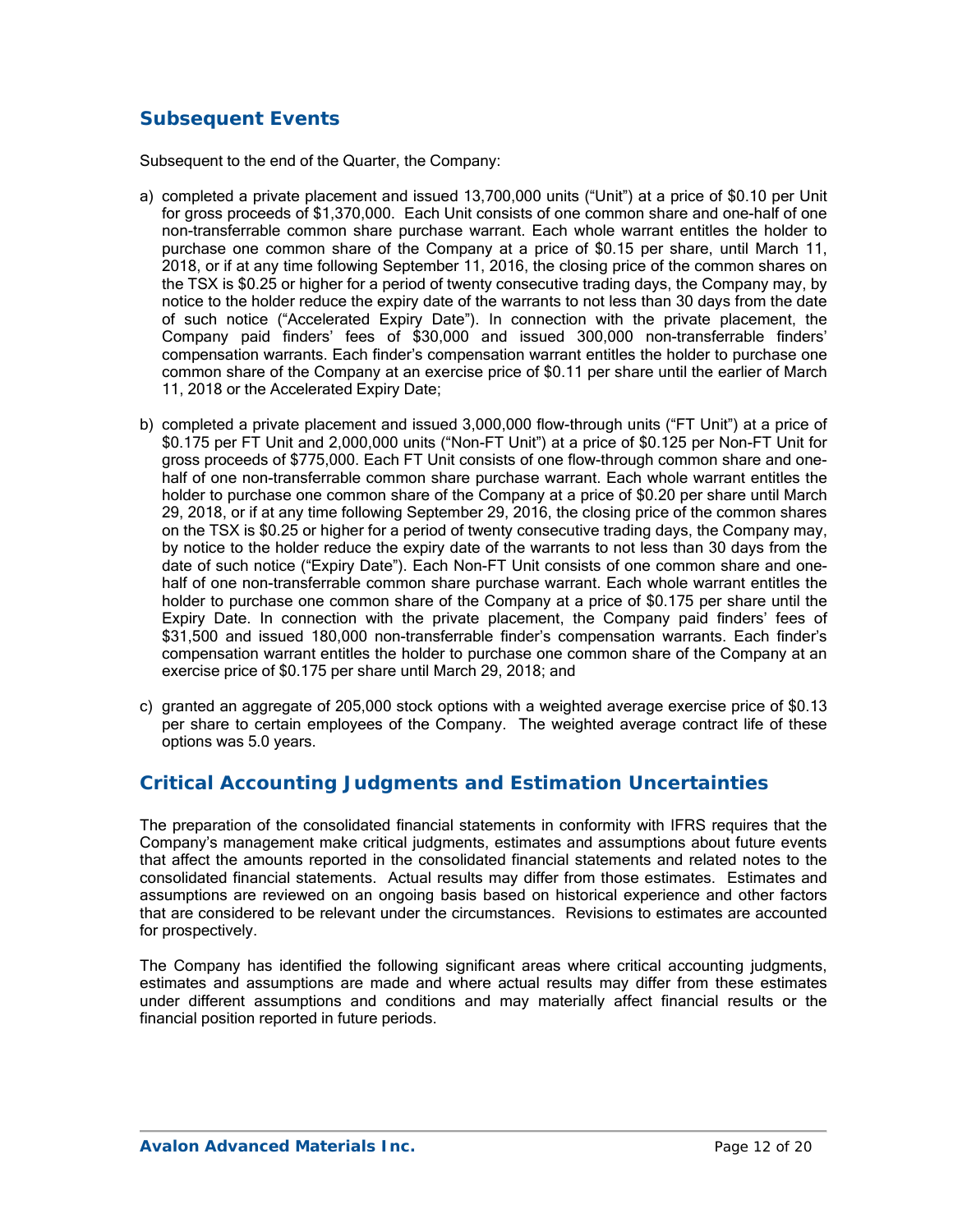### *Key Sources of Estimation Uncertainty*

Information about assumptions and estimation uncertainties that have a significant risk of resulting in material adjustment include the following:

#### Recoverability of Exploration and Evaluation Assets, Mineral Properties and Property Plant and **Equipment**

The Company assesses all exploration and evaluation assets, development assets and property, plant and equipment ("PPE") at each reporting date to determine whether any indication of impairment exists. Where an indicator of impairment exists, a formal estimate of the recoverable amount is made, which is the higher of the fair value less costs to sell and value in use. These assessments require the use of estimates and assumptions such as long term commodity prices, discount rates, foreign exchange rates, future capital requirements, exploration potential and operating performance.

#### Determination of reserve and resource estimates

Mineral reserves and mineral resources are estimates of the amount of ore that can be economically and legally extracted from the Company's exploration and development properties. The estimation of recoverable mineral reserves is based upon factors such as estimates of commodity prices, production costs, production techniques, future capital requirements and foreign exchange rates, along with geological assumptions and judgments made in estimating the size and grade of the ore body. Changes in the mineral reserve or mineral resource estimates may impact the carrying value of exploration and evaluation assets, development assets, PPE, accrued site closure and reclamation provision and amortization expense.

#### Fair value of share based payments and Warrants

The Company follows IFRS 2, Share-based Payment, in determining the fair value of share based payments. The calculated amount is not based on historical cost, but is derived based on subjective assumptions input into a pricing model. The model requires that management make forecasts as to future events, including estimates of: the average future hold period of issued stock options and compensation warrants before exercise, expiry or cancellation; future volatility of the Company's share price in the expected hold period; and the appropriate risk-free rate of interest. The resulting value calculated is not necessarily the value that the holder of the option or compensation warrants could receive in an arm's length transaction, given that there is no market for the options or compensation warrants and they are not transferable. Similar calculations are made in estimating the fair value of the warrant component of an equity unit. The assumptions used in these calculations are inherently uncertain. Changes in these assumptions could materially affect the fair value estimates.

#### Site closure and reclamation provision

The Company's accounting policy for the recognition of site closure and reclamation obligation requires significant estimates and assumptions such as: requirements of the relevant legal and regulatory framework, the magnitude of possible disturbance and the timing, extent and costs of required closure, rehabilitation activity, and discount rate. These uncertainties may result in future actual expenditure differing from the amounts currently provided.

Site closure and reclamation provision recognized is periodically reviewed and updated based on the facts and circumstances available at the time. Changes to the estimated future costs are recognized in the statement of financial position by adjusting both the closure and rehabilitation asset and provision.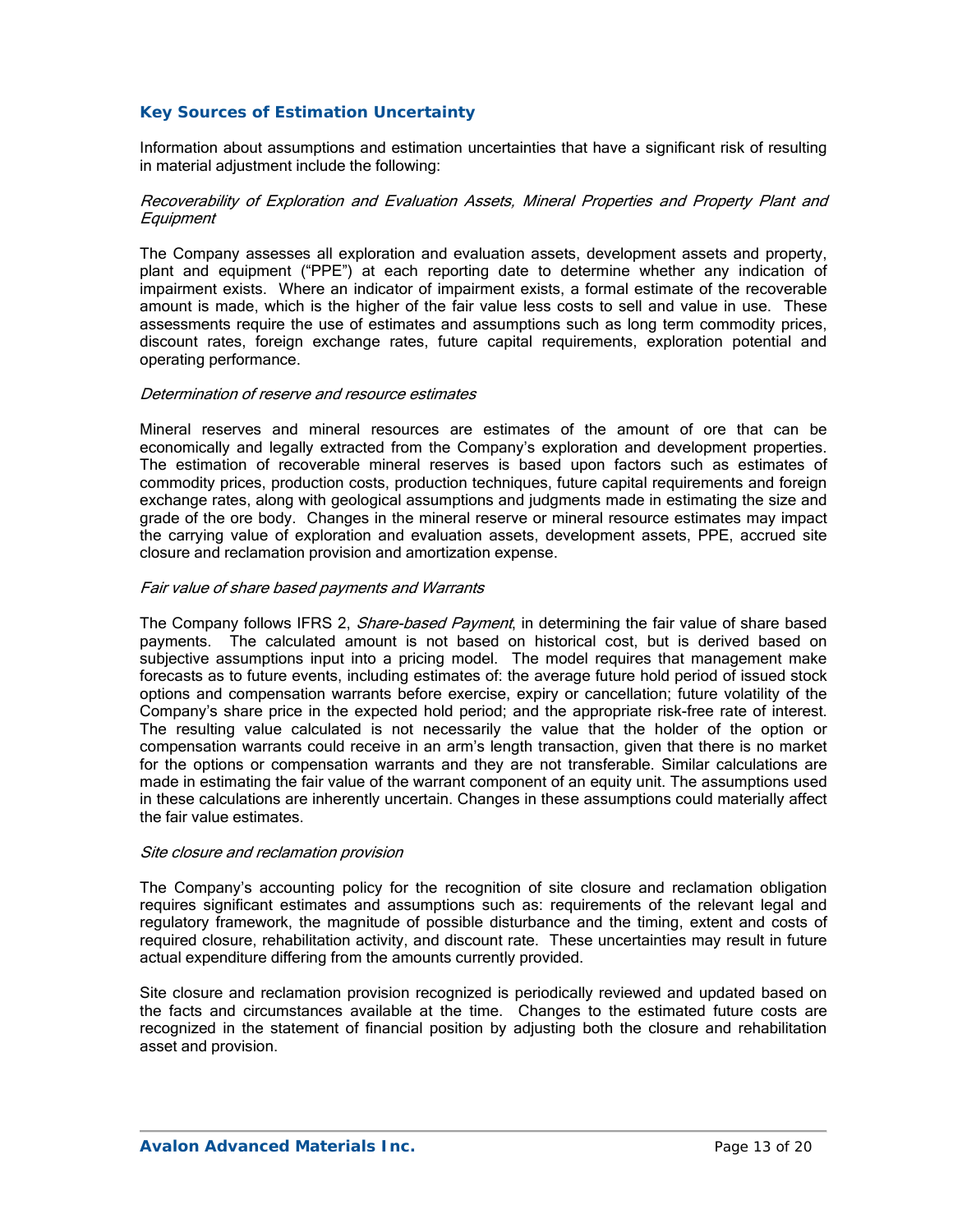#### Property, Plant and Equipment - Estimated Useful Lives

Management estimates the useful lives of PPE based on the period during which the assets are expected to be available for use. The amounts and timing of recorded expenses for depreciation of PPE for any period are affected by these estimated useful lives. The estimates are reviewed at least annually and are updated if expectations change as a result of physical wear and tear, technical or commercial obsolescence and legal or other limits to use. It is possible that changes in these factors may cause significant changes in the estimated useful lives of the Company's PPE in the future.

### *Critical Judgments*

Information about critical judgments in applying accounting policies that have most significant effect on the consolidated financial statements are as follows:

#### Capitalization of Exploration and Evaluation Costs

Exploration and evaluation costs incurred during the Year are recorded at cost. Capitalized costs include costs directly attributable to exploration and evaluation activities, including salaries and benefits of employees who are directly engaged in the exploration and evaluation activities. Administrative and other overhead costs are expensed. Management has determined that exploration and evaluation costs incurred during the year have future economic benefits and are economically recoverable. In making this judgment, management has assessed various sources of information including but not limited to the geologic and metallurgic information, history of conversion of mineral deposits to proven and probable mineral reserves, scoping and feasibility studies, proximity of operating facilities, operating management expertise and existing permits.

## **Changes in Accounting Policies Including Initial Adoption**

The Company did not adopt any new accounting standards during the Six Month Period.

# **Recent Accounting Pronouncements**

The following pronouncements are issued but not yet effective:

### *IFRS 9, Financial Instruments*

IFRS 9, *Financial instruments* ("IFRS 9") was issued by the IASB in July 2014 and will replace IAS 39, Financial Instruments: recognition and measurement" ("IAS 39"). IFRS 9 utilizes a single approach to determine whether a financial asset is measured at amortized cost or fair value and a new mixed measurement model for debt instruments having only two categories: amortized cost and fair value. The approach in IFRS 9 is based on how an entity manages its financial instruments in the context of its business model and the contractual cash flow characteristics of the financial assets. Final amendments released in July 2014 also introduce a new expected loss impairment model and limited changes to the classification and measurement requirements for financial assets. IFRS 9 is effective for annual periods beginning on or after January 1, 2018. The Company is currently evaluating the impact of this standard and amendments on its consolidated financial statements.

### *IFRS 15, Revenue from Contracts and Customers*

IFRS 15, Revenue from Contracts and Customers ("IFRS 15") was issued by the IASB in May 2014, and will replace IAS 18, Revenue, IAS 11, Construction Contracts, and related interpretations on revenue. IFRS 15 sets out the requirements for recognizing revenue that apply to all contracts with customers, except for contracts that are within the scope of the standards on leases, insurance contracts and financial instruments. IFRS 15 uses a control based approach to recognize revenue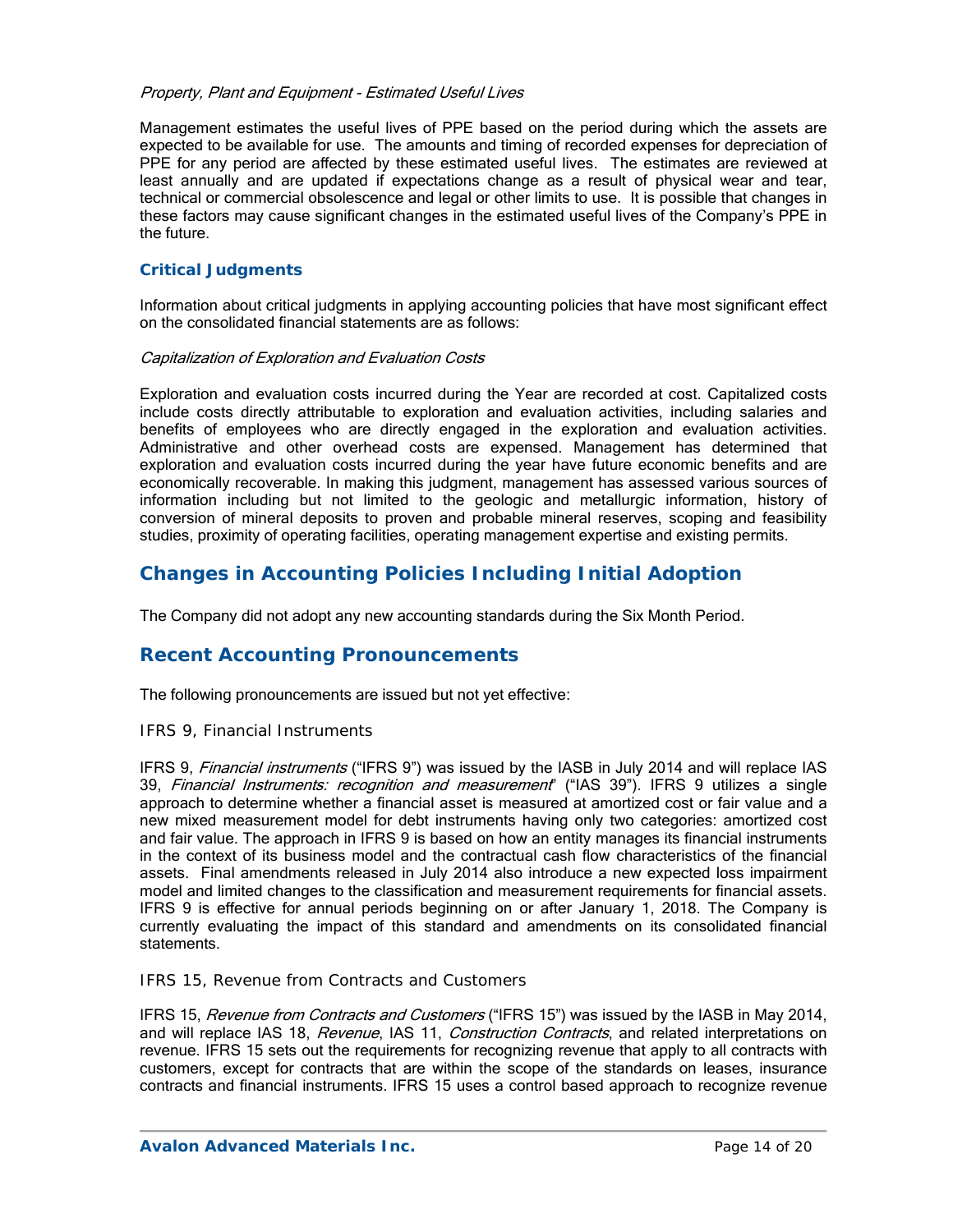which is a change from the risk and reward approach under the current standard. Companies can elect to use either a full or modified retrospective approach when adopting this standard and it is effective for annual periods beginning on or after January 1, 2018. The Company is currently evaluating the impact of IFRS 15 on its consolidated financial statements.

### *IFRS 16, Leases*

IFRS 16, Leases ("IFRS 16") was issued by the IASB in January 2016, and will replace IAS 17 Leases. IFRS 16 specifies the methodology to recognize, measure, present and disclose leases. The standard provides a single lessee accounting model, requiring lessees to recognize assets and liabilities for all leases except for short-term leases and leases with low value assets. IFRS 16 substantially carries forward the lessor accounting requirements in IAS 17. IFRS 16 is effective for annual periods beginning on or after January 1, 2019, with early adoption permitted if IFRS 15 has also been adopted. A lessee will apply IFRS 16 to its leases either retrospectively to each prior reporting period presented; or retrospectively with the cumulative effect of initially applying IFRS 16 being recognized at the date of initial application. The Company is currently evaluating the impact of IFRS 16 on its consolidated financial statements.

## **Financial Instruments**

The Company's financial instruments consist of cash and cash equivalents, receivables, accounts payable and accrued liabilities and warrants denominated in foreign currency.

Management does not believe these financial instruments expose the Company to any significant interest, currency or credit risks arising from these financial instruments. The fair market values of cash and cash equivalents, receivables, and accounts payable and accrued liabilities approximate their carrying values.

The Company has 6,466,513 warrants outstanding as at February 29, 2016, with an original exercise price of US\$0.56 per share ("US\$ Warrants"). These warrants are subject to certain antidilution provisions, which may reduce the exercise price, with a floor of US\$0.5095 per share. The adjusted exercise price as calculated by the anti-dilution provisions as at February 29, 2016 and as at the date of this MDA is US\$0.5223. These warrants are exercisable until June 13, 2021. These warrants were recorded at fair value at the time of issuance, and are re-measured at fair value using the Black-Scholes pricing model at each financial statement reporting date, with the resulting change in fair value being recorded in the statement of comprehensive loss.

Interest income from cash and cash equivalents are recorded in the statement of comprehensive loss.

## **Disclosure Controls and Procedures**

Disclosure controls and procedures are designed to provide reasonable assurance that material information is gathered and reported to senior management, including the Chief Executive Officer ("CEO") and Chief Financial Officer ("CFO"), as appropriate, to permit timely decisions regarding public disclosure.

Management, including the CEO and CFO, has designed or caused to be designed under their supervision, disclosure controls to provide reasonable assurance that the information required to be disclosed in annual filings, interim filings, or other reports filed or submitted under Canadian securities legislation, or reports filed or submitted under the U.S. Securities Exchange Act of 1934 is recorded, processed, summarized and reported within the time period specified in those rules.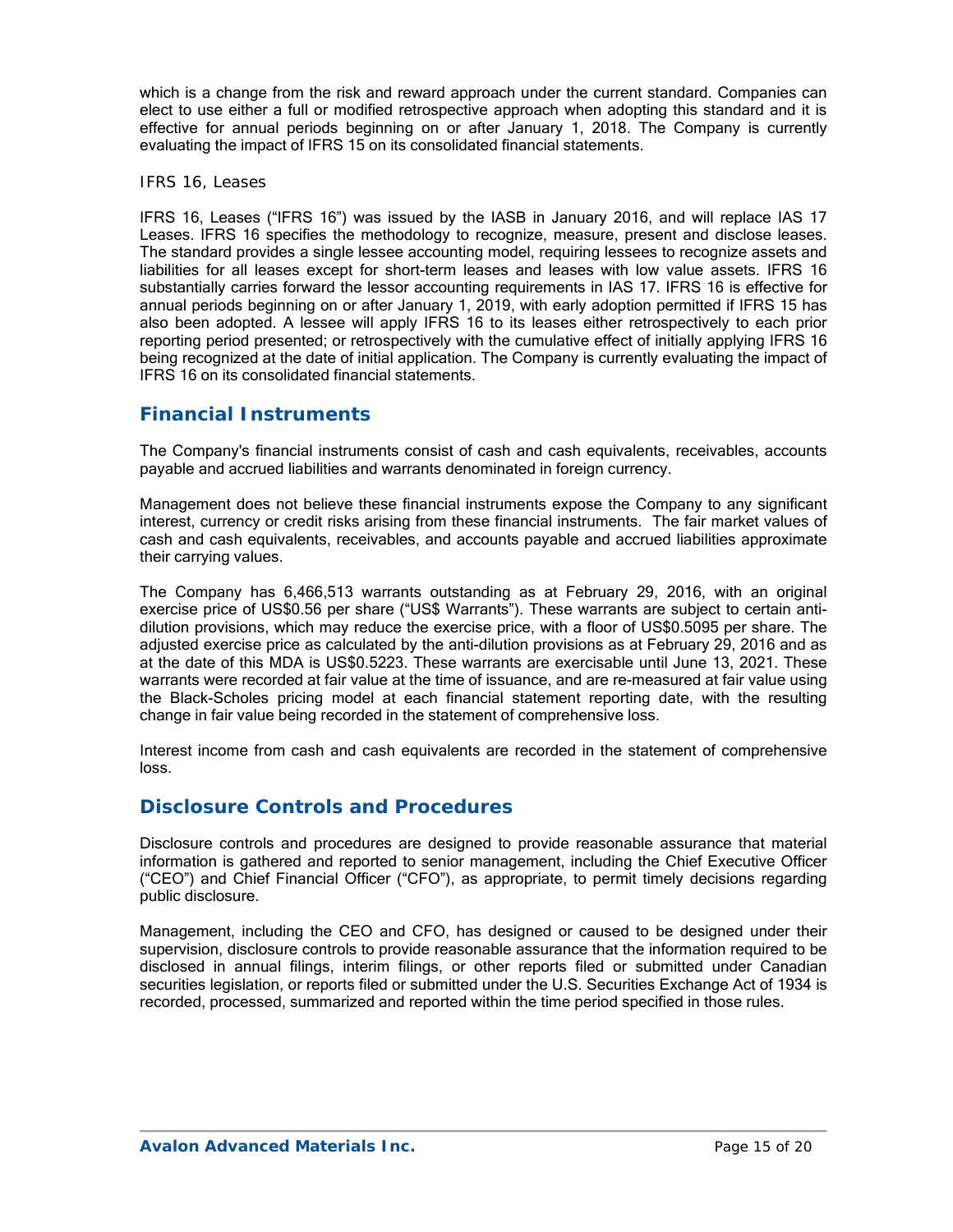# **Design of Internal Control over Financial Reporting**

The CEO and CFO have also design or caused to be designed under their supervision, internal controls over financial reporting ("ICFR") to provide reasonable assurance regarding the reliability of financial reporting and the preparation of financial statements for external purposes in accordance with IFRS. Because of its inherent limitation, internal control over financial reporting may not prevent or detect misstatements.

There have been no changes to the Company's design of internal controls over financial reporting that occurred during the Quarter that materially affected, or are reasonably likely to affect, the Company's ICFR.

## **Outstanding Share Data**

#### *a) Common and Preferred Shares*

The Company is presently authorized to issue an unlimited number of common shares without par value. The Company is also authorized to issue up to 25,000,000 preferred shares without par value, of which none have been issued.

As at February 29, 2016, the Company had 160,339,206 common shares issued and outstanding. Subsequent to the end of the Quarter, 18,700,000 common shares were issued pursuant to the private placements completed in March 2016 (as described earlier under "Subsequent Events"). As at the date of this MDA, the Company has 179,039,206 common shares outstanding.

### *b) Options*

As at February 29, 2016, the Company had an aggregate of 10,750,000 incentive stock options outstanding with a weighted average exercise price of \$1.34 (of which 7,623,750 were vested and 3,126,250 were unvested). Subsequent to the end of the Quarter, 205,000 options were granted (as described earlier under "Subsequent Events"). As at the date of this MDA, the Company has 10,955,000 incentive stock options with a weighted average exercise price of \$1.31 outstanding.

### *c) Warrants*

As at February 29, 2016, the Company had the following common share purchase warrants outstanding:

- i. 6,466,513 US\$ Warrants, with an original exercise price of US\$0.56 per share and are exercisable until June 13, 2021. These warrants are also subject to certain anti-dilution provisions, which may reduce the exercise price, with a floor of US\$0.5095 per share. The adjusted exercise price as calculated by the anti-dilution provisions as at February 29, 2016 and as at the date of this MDA is US\$0.5223;
- ii. 2,215,985 warrants with an exercise price of \$0.425 per share and exercisable until November 27, 2016;
- iii. 1,222,500 warrants with an exercise price of \$0.60 per share and exercisable until July 2, 2017;
- iv. 3,000,000 warrants with an exercise price of \$0.175 per share and exercisable until December 24, 2017; and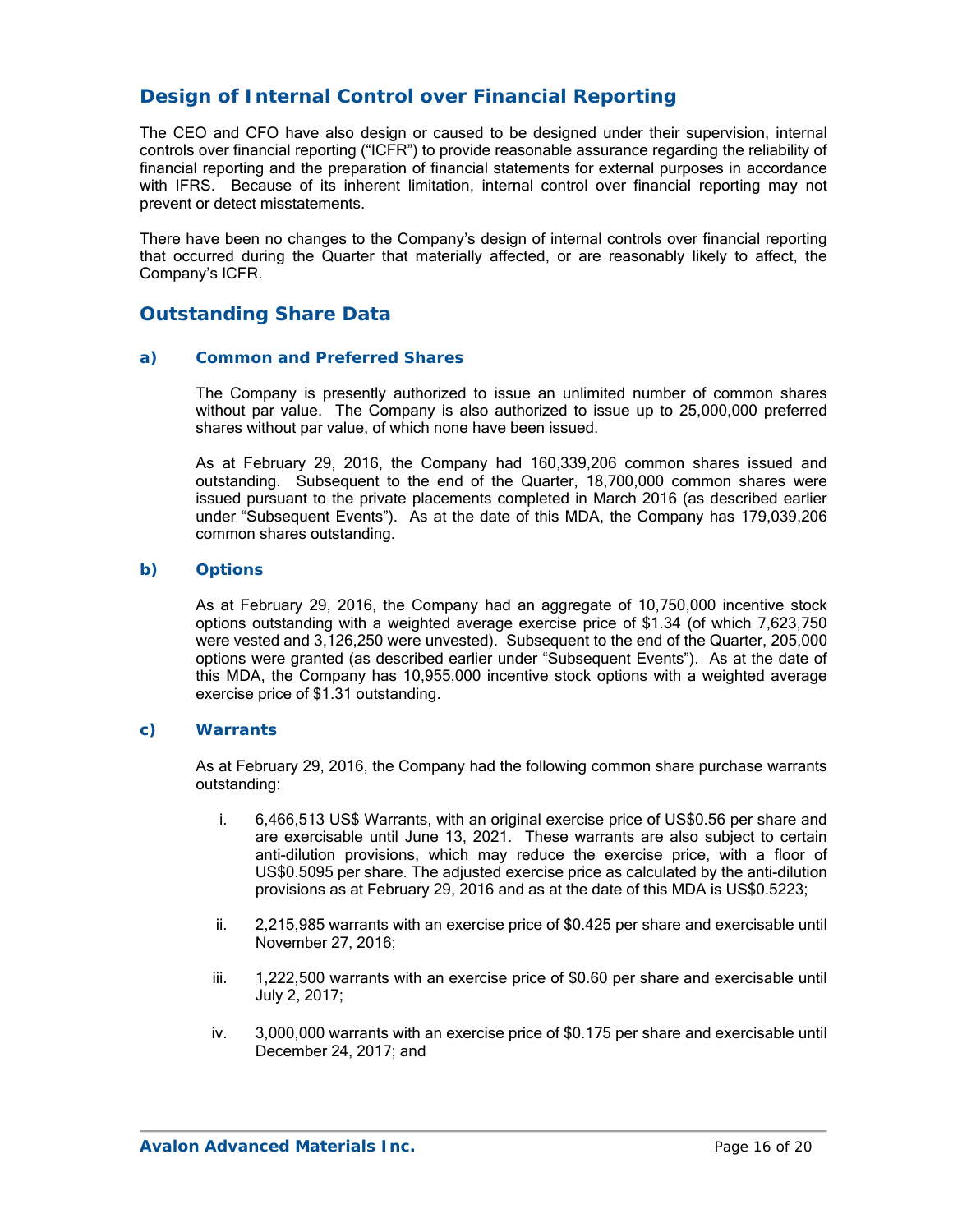v. 40,000 warrants, issued pursuant to the Accommodation Agreement, with an average exercise price of \$0.73 per share and will expire as follows: 10,000 warrants on August 9, 2017, 10,000 warrants on July 31, 2018, 10,000 warrants on July 31, 2019, and 10,000 on July 31, 2020.

The Company is also committed to issue 10,000 common share purchase warrants to the DKFN on the next anniversary of the effective date of the Accommodation Agreement (July 31, 2016), and 20,000 warrants to the NWTMN in two equal installments of 10,000 warrants upon the Nechalacho Project meeting certain milestones. These warrants will have a contractual term of five years and will have an exercise price based on the then current market price of the Company's common shares at the date of issue of the warrants.

Subsequent to the end of the Quarter, the Company issued 9,350,000 warrants as described earlier under "Subsequent Events".

### *d) Brokers' Compensation Warrants*

As at February 29, 2016, the Company had the following compensation warrants outstanding:

- i. 554,273 compensation warrants with an exercise price of US\$0.56 per common share, which are exercisable until June 13, 2017;
- ii. 527,806 compensation warrants with an exercise price of \$0.27 per common share, which are exercisable until December 19, 2016;
- iii. 650,533 compensation warrants with an exercise price of \$0.34 per common share, which are exercisable until November 27, 2016; and
- iv. 360,000 compensation warrants with an exercise price of \$0.125 per common share, which are exercisable until December 24, 2017.

Subsequent to the end of the Quarter, the Company issued 480,000 brokers' compensation warrants as described earlier under "Subsequent Events".

### **Forward-Looking Statements, Risk Factors and Qualified Persons**

Certain of the statements that are not historical facts contained in this MDA are forward-looking statements that involve risks and uncertainties that could cause actual events or results to differ materially from estimated or anticipated events or results reflected in the forward-looking statements. Such forward-looking statements reflect the Company's current views with respect to future events and include, among other things, statements regarding targets, estimates and/or assumptions in respect of reserves and/or resources, and are based on estimates and/or assumptions related to future economic, market and other conditions that, while considered reasonable by management, are inherently subject to risks and uncertainties, including significant business, economic, competitive, political and social uncertainties and contingencies. These estimates and/or assumptions include, but are not limited to:

- grade of ore;
- mineral product and commodity prices;
- metallurgical recoveries;
- operating costs;
- achievement of current timetables for development;
- strength of the global economy;
- availability of additional capital; and
- availability of supplies, equipment and labour.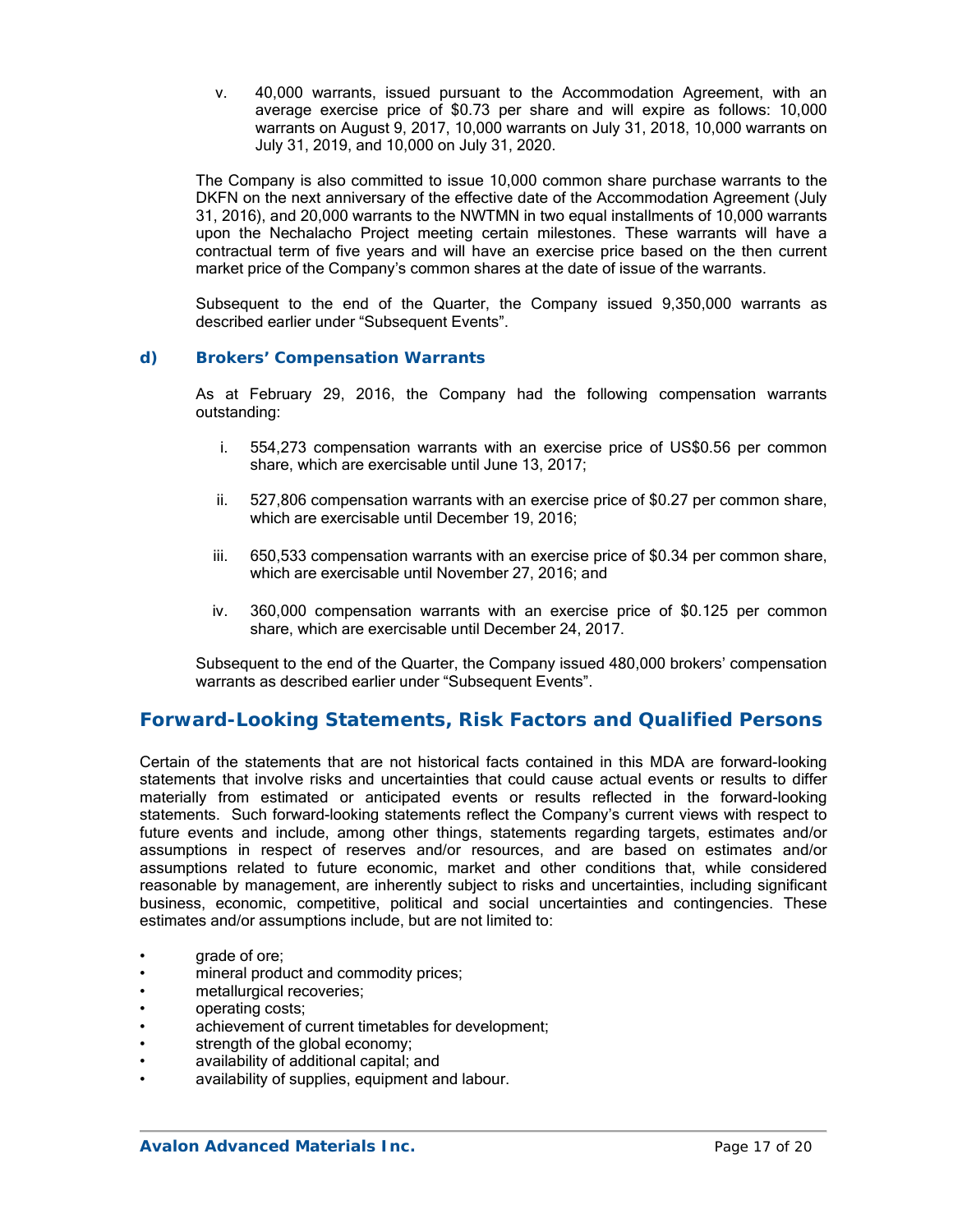Factors that could cause the Company's actual results, performance, achievements, developments or events to differ materially from those expressed or implied by forward-looking statements include, among others, the factors described or referred to under "Description of the Business - Risk Factors" in the Company's Annual Information Form for the year ended August 31, 2015, and:

- risks related to the Company's history of losses, lack of operating history, ability to generate material revenues and continue as a going concern;
- risks related to establishing new mining operations in the event that the Company elects to proceed with the development of one of its mineral projects;
- risks related to the Company's need for additional financing;
- risks related to any joint venture or strategic alliances that may be entered into by the Company;
- risks related to securing product off-take agreements on a timely basis;
- risks related to the unique ore type at the Nechalacho Rare Earth Elements Project ("Nechalacho" or the "Nechalacho Project") for which known metallurgical processes have not previously been applied;
- uncertainty related to title to the Company's properties as well as the risk of delays in obtaining licenses and permits as a result of local opposition, including uncertainty related to any challenges in connection with Aboriginal land title claims and Aboriginal rights
- risks related to the possible existence of rights and interests of Aboriginal groups, which may limit the Company's ability to develop its properties;
- risks related to the need to acquire properties for the hydrometallurgical plant and potentially a rare earth refinery for the Nechalacho Project;
- risks that actual capital costs, production schedules and economic returns for the Nechalacho Project may differ significantly from those anticipated by the Company;
- risks related to mineral product demand and fluctuations in pricing;
- risks related to competition and the actions of competitors;
- risks related to costs or delays in the commercialization of rare earth products;
- uncertainties related to the fact that the Company's mineral resources and mineral reserves are only estimates;
- risks related to possible shortages of supplies, equipment and labour;
- risks related to the Company's ability to secure the required mineral tenure licenses at the East Kemptville Tin-Indium Project ("East Kemptville Project") which could adversely affect the Company's ability to conduct further studies and exploration activities;
- risks related to obtaining, maintaining and renewing licenses and permits, and the material costs, liabilities and obligations in connection therewith;
- risks that the Company will be subject to material costs, liabilities and obligations in connection with environmental laws, regulations and approvals and that approvals will not be available;
- uncertainties involving uninsured risks;
- risks related to the Company's ability to attract and retain qualified management and technical personnel;
- uncertainty whether the Company will acquire commercially mineable ore deposits or whether the current mineral deposits identified by the Company can be developed as commercially viable ore bodies;
- risks inherent to the competitive nature of the mineral industry;
- risks related to the extensive federal, state, provincial, territorial and local laws and regulations to which the Company's activities are subject;
- risks related to the availability and reliability of adequate infrastructure;
- risks and hazards inherent to the mining industry;
- risks related to any changes in critical accounting estimates that adversely affect the Company's financial results;
- risks related to potential conflicts of interest of the Company's directors and officers who may have involvement with other resource companies;
- risks due to being a "passive foreign investment company" for U.S. purposes;
- risks related to fluctuations of currency exchange rates;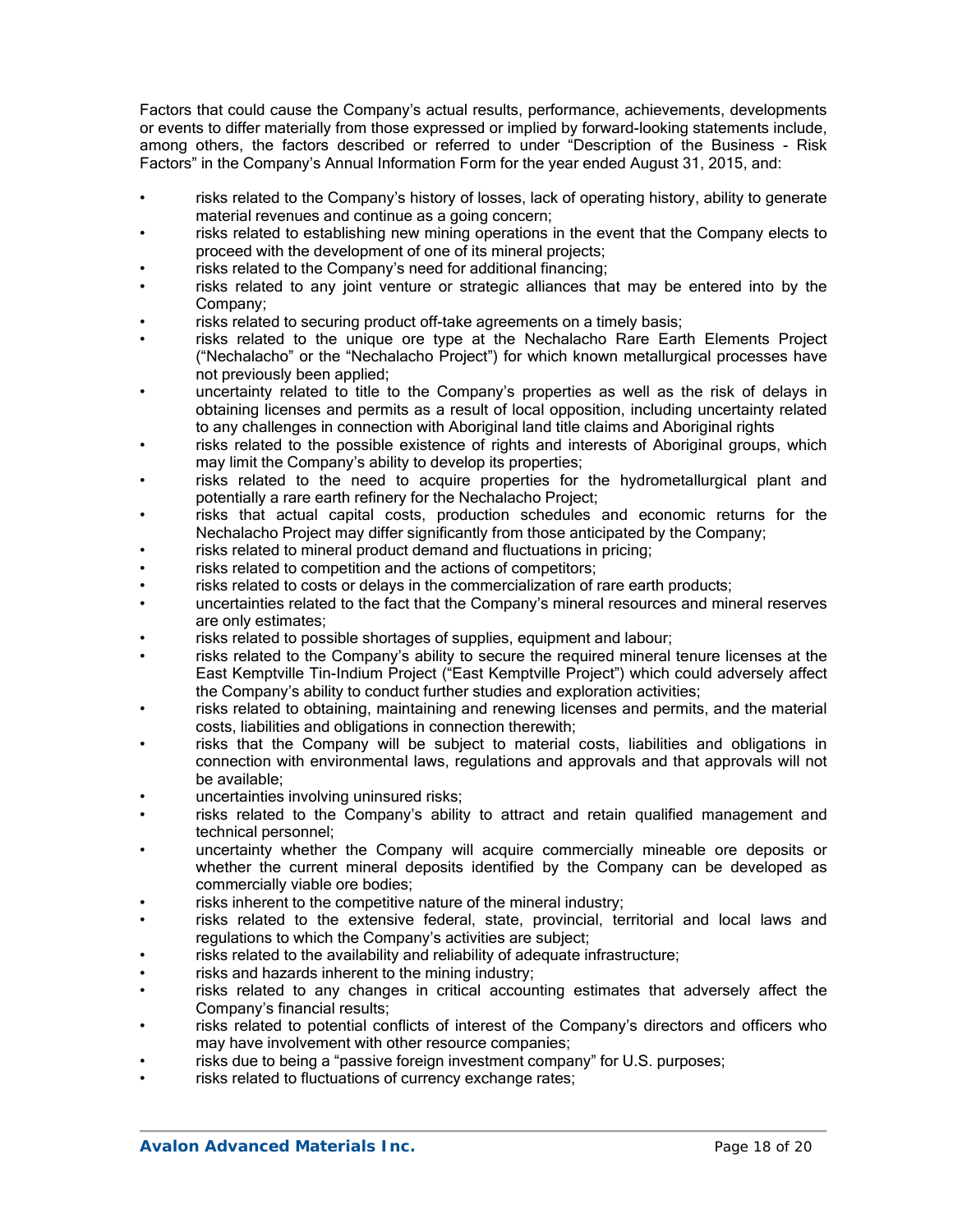- risks related to share price volatility;
- risks related to the Company's delisting of the its common shares from the NYSE MKT;
- risks related to dilution of existing shareholders;
- risks related to not paying cash dividends;
- risks related to being a non-US corporation; and
- risks related to there being no market for the Company's warrants.

Most of the foregoing factors are beyond the Company's ability to control or predict. Although the Company has attempted to identify important factors that could cause actual results, performance, achievements, developments or events to differ materially from those described in forward-looking statements, there may be other factors that cause actual results, performance, achievements, developments or events not to be as anticipated, estimated or intended. There can be no assurance that the estimates and/or assumptions upon which these forward-looking statements are based will occur.

Readers can identify many of these statements by looking for words such as "believe", "expects", "will", "intends", "projects", "anticipates", "estimates", "continues" or similar words or the negative thereof. There can be no assurance that the plans, intentions or expectations upon which these forward-looking statements are based will occur.

The forward-looking statements contained herein are made as of the date of this MDA and are expressly qualified in their entirety by this cautionary statement. Readers should not place undue reliance on the forward-looking statements, which reflect management's plans, estimates, projections and views only as of the date hereof. The Company undertakes no obligation to publicly revise these forward-looking statements to reflect subsequent events or circumstances, except as required by applicable law.

The technical information included in this MDA, unless otherwise stated, has been reviewed and approved by Donald S. Bubar, P. Geo., President and Chief Executive Officer of the Company and Dr. William Mercer, P. Geo., Vice-President, Exploration of the Company. Mr. Bubar and Dr. Mercer are both Qualified Persons under National Instrument 43-101 ("NI 43-101").

# **Notice Regarding Presentation of our Mineral Reserve and Resource Estimates**

This MDA has been prepared in accordance with the requirements of Canadian securities laws, which differ from the requirements of United States securities laws. Unless otherwise indicated, all reserve and resource estimates included in this MDA have been prepared in accordance with NI 43- 101. NI 43-101 is a rule developed by the Canadian Securities Administrators which establishes standards for all public disclosure an issuer makes of scientific and technical information concerning mineral projects.

Canadian standards, including NI 43-101, differ significantly from the requirements of the United States Securities and Exchange Commission (the "SEC"), and reserve and resource information contained in this MDA may not be comparable to similar information disclosed by United States companies. In particular, and without limiting the generality of the foregoing, the term "resource" does not equate to the term "reserve". Under United States standards, mineralization may not be classified as a "reserve" unless the determination has been made that the mineralization could be economically and legally produced or extracted at the time the reserve determination is made. The SEC's disclosure standards normally do not permit the inclusion of information concerning "measured mineral resources", "indicated mineral resources" or "inferred mineral resources" or other descriptions of the amount of mineralization in mineral deposits that do not constitute "reserves" by United States standards in documents filed with the SEC. United States investors should also understand that "inferred mineral resources" have a great amount of uncertainty as to their existence and as to their economic and legal feasibility. It cannot be assumed that all or any part of an "inferred mineral resource" exists, is economically or legally mineable, or will ever be upgraded